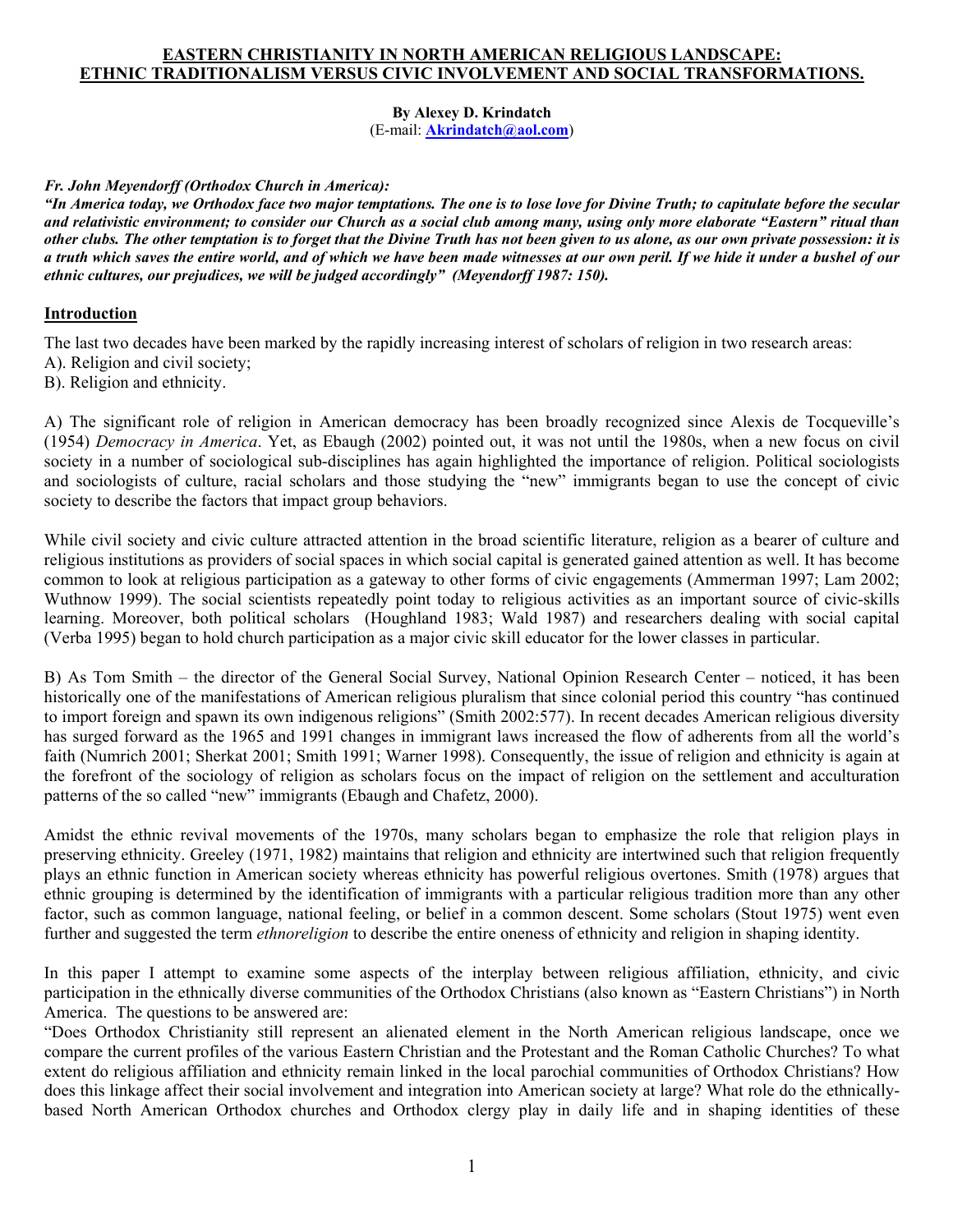communities? How (if at all) has modern American society transformed the Orthodox Christian Churches "transplanted" from the Old World?"

### **Historical Background: Eastern Christianity and the Orthodox Churches in North America**

The Western Christian – Roman Catholic and Protestant – religious cultures dominate the American church landscape. Yet, the presence of some 2 million Orthodox faithful gathered into 2,400 local parishes (congregations) attests to the firm establishment of Eastern Christianity in the USA.

Estimates of the total number of the Orthodox Christians around the globe vary from 180 million (Stokoe 1995) to 216 million (Barrett 2000). As to church organization, worldwide Eastern Christianity consists of more than twenty Orthodox Churches which are independent from each other and belong to the two major ecclesiastical families: the Eastern (also called "Byzantine") Orthodox Churches and the Oriental (also called "Non-Chalzedonian") Orthodox Churches. The churches within each family share the common doctrine and sacraments and they are in full communion with each other. At the same time, the notion of "one state – one nation – one Church" was historically quite characteristic of Eastern Christianity. Therefore, when Orthodox Christians are asked about their religious affiliation, they normally add an ethnic qualifier to identify their membership in a particular Orthodox Church: Greek Orthodox, Russian Orthodox, Syrian Orthodox, etc.

Consequently, many Orthodox Churches from the Old World, that have followers in the United States have organized their jurisdictions (initially, dispersed individual parishes that have been later united into dioceses) with the purpose of ministering to religious needs of the corresponding ethnic communities of the immigrants (and later, their descendants) from the Old World: the Greeks, Russians, Romanians, Armenians, Copts (Christian Arabs from Egypt), and many others.

In 1794, the foundation of a mission on Kodiak Island in Alaska by monks from Russia marked the very origins of Eastern Christianity in America, but, with exception of Russian and less so of Greek, the first parishes of the other Orthodox Churches have been founded in North America much later: mainly around the turn of  $19<sup>th</sup>$  century and during the decade prior to WWI. The 20<sup>th</sup> century was a period of dynamic and multi-faceted development of the diverse ethnically-based Eastern Christian Churches in America.

First, the several waves of immigration originating in the former Soviet Union, Eastern Europe and the Middle East increased dramatically the total number of Orthodox Christians in America from no more than 50,000 in 1903 (Erickson 1999) to about two million – perhaps, the most modest estimate accepted by the experts and scholars (Stokoe 1995).

Second, the administrative and institutional composition of Orthodox Christianity in America has become much more complex. In 1906, the Orthodox Churches in America were represented by 74 parishes (sixteen – in Alaska) united into the so-called "Missionary Diocese of the Russian Orthodox Church." This Diocese has included also seven parishes of Syro-Arab mission and six parishes of Serbian mission specifically serving the Orthodox Christians from the Middle East and from Serbia (Summary 1999). In addition to the Russian Missionary Diocese there were a handful of dispersed Greek, Romanian and Armenian Orthodox parishes. Today, Eastern Christianity in America is represented by more than 20 major Church-jurisdictions. They consist of over 50 dioceses and of 2,400 local parishes and monastic communities. There are also several theological educational institutions to train an American-born generation of Orthodox clergy. The best known of these are St.Vladimir Orthodox seminary (Crestwood, NY) and Holy Cross Orthodox seminary (Brookline, MA).

Third, from the geographically limited territory of Alaska (Russian colonists and native Alaskan converts), some areas of California (Russians in San Francisco, Serbs in Jackson, Armenians in Fresno) and Massachusetts (Armenian communities in Cambridge, Watertown, Worcester), the coal mines and steel centers of Pennsylvania (Serbians, Carpatho-Russians also known as Rusyns) and a few major urban centers (Greeks in New York, Chicago, Boston; Orthodox Arabs in New York, Romanians in Cleveland, Albanians in Boston), the Orthodox have spread all across the country. These geographic changes can be attributed both to continuing immigration from the Old World and to the new patterns of settlement of children and grandchildren of the "old" Orthodox immigrants.

Fourth, the ethnic diversity of the Orthodox Christians in America increased greatly during 20<sup>th</sup> century and this process continues. With the exceptions of the early settled Russians, Greeks, Carpatho-Russians, and Romanians, the Orthodox began arriving in the United States in large numbers on the eve of WWI (including the Armenians who escaped from Turkey after tragic events of genocide in 1913), and later, specifically, in the early 1920s (including the immigration caused by the Bolshevik revolution of 1917 in Russia), in the wake of WWII (some 100,000 Eastern European refugees and displaced persons: Romanians, Bulgarians, Serbs, Ukrainians, Albanians), in the wake of the Cypriot crisis (some 160,000 Greek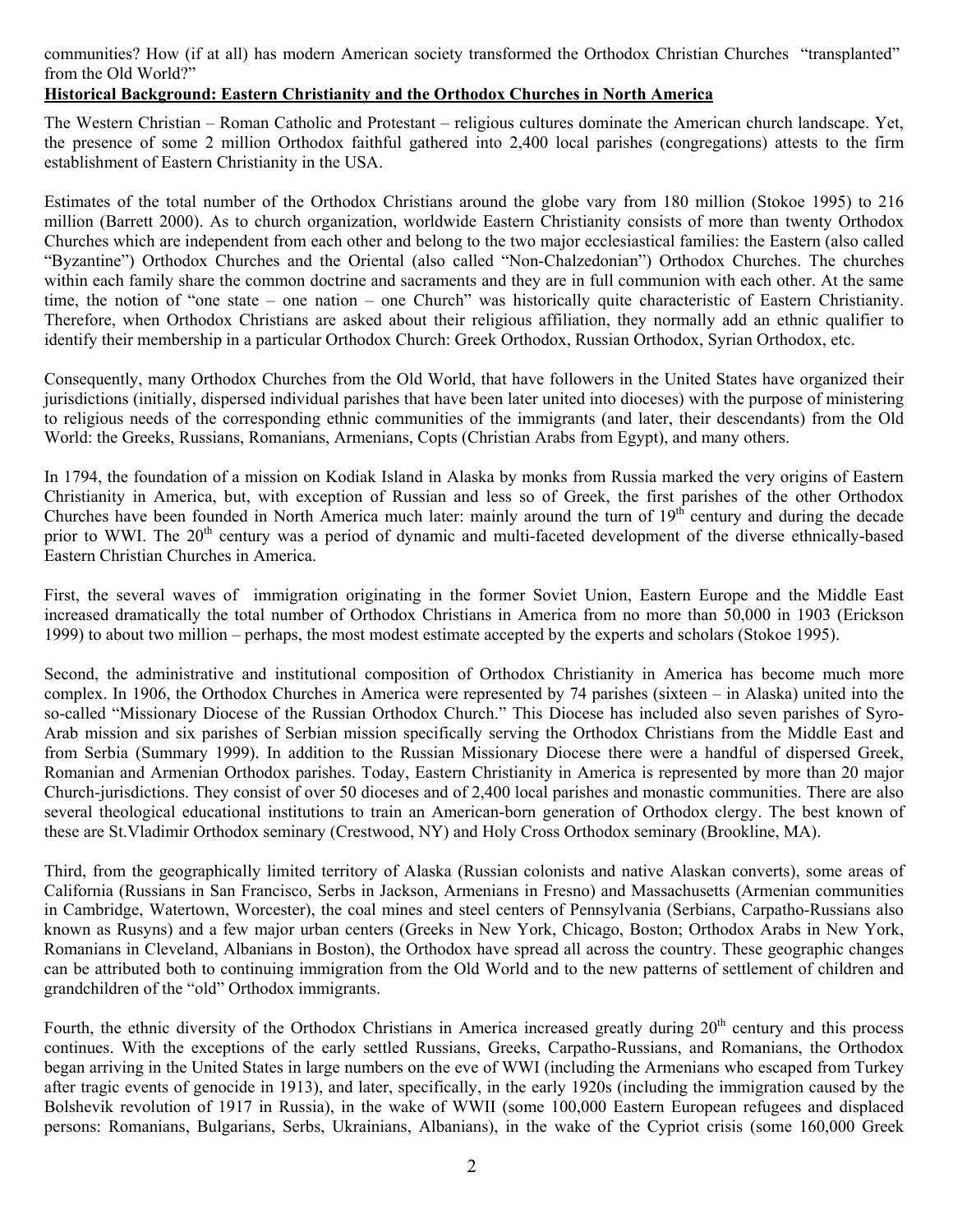immigrants), and in the wake of the civil war in Lebanon (Arabs, Armenians and Syrians) and of the Iran-Iraq war (Orthodox Syrians).

The last major influx of Orthodox Christians to the United States in 1990s was associated with the immigrants from ex-USSR republics (Russians, Ukrainians, Georgians, Moldavians), with the refugees from former Yugoslavia (Serbs, Macedonians, Albanians) after the break-up in 1991 and the following bloody conflict in this country as well as with Armenians from the former Soviet republic of Armenia, who came in the United States after the major earthquake in North-Western Armenia and after the beginning of a war in mountainous Karabagh (both events in 1988).

Among the newest and fastest growing ethnic groups of Orthodox Christians in this country are also the Copts (Arabic speaking Orthodox Christians from Egypt) and the Malankara Orthodox Christians from India. For instance, whereas in 1971 there were only three Coptic communities in the USA (Jersey City, Los Angeles, New York), by the beginning of the third millennium, more than 115 parishes of the Coptic Orthodox Church have been organized across the country. Similarly, whereas 30 years ago two small Malankara parishes existed in the United States (both in greater New York area), today 81 local parishes belong to two various Malankara Orthodox Churches in North America (Krindatch 2002b).

Hence, the patterns of development of the various Orthodox Churches in America are closely connected with the history of ethnically diverse communities of the Orthodox immigrants, who came to the US for various reasons, at different times and from many countries. As noticed earlier, nearly all major waves of the Orthodox immigration from the Old World were essentially involuntary. Therefore, it has become common for the Orthodox in America to view themselves as a "diaspora" – the ethnic communities forcibly dispersed from the motherlands. Because of this circumstance, and due to the administrative linkage to the Mother Churches overseas, the Orthodox Churches and their corresponding communities of Eastern Christians in the United States were always affected by political, religious and social transformations occurring back in the Old World.

For instance, following the publication of a 1929 Papal Decree that limited the freedoms and autonomy of the Uniate Greek-Catholic Churches (those celebrating Orthodox Byzantine liturgy yet being in administrative union with Rome), about 25,000 of Uniates in Johnstown, PA, left the Greek-Catholic Church and converted to Orthodoxy. These Carpatho-Russians (also known as Ruthenians, Rusyns), who immigrated to the US from Carpathian mountain region of the former Austro-Hungarian Empire, formed their own independent Orthodox jurisdiction – the Carpatho-Russian Greek-Catholic Diocese of USA.

Another example is the establishment of the Communist regimes in the Soviet Union and later the Eastern Europe which caused the political breaks among the Russian (1920s), Armenian (1933), Serbian (1963), Bulgarian (1963) and Romanian (1951) Orthodox parishes in America. As a result, each of the corresponding American Orthodox Churches has been split into two hostile factions: those remaining true to the Mother Church abroad and the others, which have maintained that the Mother Church and its leaders were manipulated by the new Communist authority and which have formed more or less independent Church-jurisdictions.

Two circumstances are essential for understanding the nature of the Orthodox Christian Churches in North America:

1) Traditionally, in these Churches, a high priority has been given to the preservation of the ethnic heritage and identity of their members. This has been done in several ways: by retaining in the Church the language of the mother country; by the establishment of parochial all-day schools as a substitute for the regular American public schools; by organizing a network of one-day schools (that exist separately from religious Sunday schools) intended to teach the language, geography, literature and history of the mother country; by establishing nationwide Orthodox "ethnic" women and youth organizations; by various restrictive Church-policies with regard to the mixed inter-Christian, Orthodox – Non Orthodox, marriages, etc (Krindatch 2002b)*.*

2) Most American Orthodox Churches remain the subdivisions of and subordinate to (though with the various levels of autonomy) one of the Mother Orthodox Churches in the Old World (Tab. 1).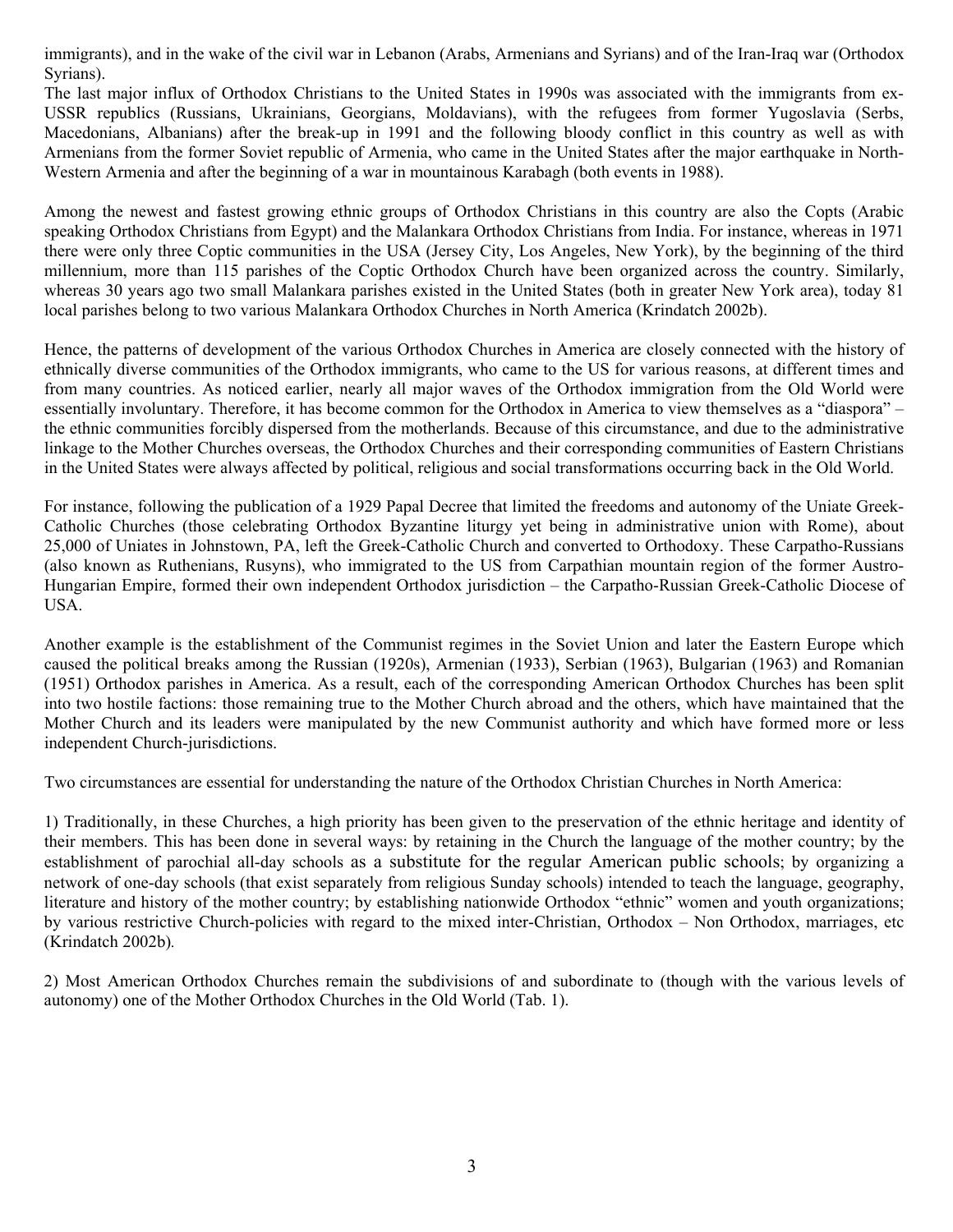# **Tab. 1 Eastern Christian Churches in the USA**

| Major Eastern Christian                                   | relationship<br>Status,<br>with<br>and                           | Head-                        | Head                              | Estimated      |                         |
|-----------------------------------------------------------|------------------------------------------------------------------|------------------------------|-----------------------------------|----------------|-------------------------|
| Churches in America                                       | subordination to the "Mother Church"                             | quarter                      | quarter(s)                        | membership (!) |                         |
|                                                           |                                                                  | of "Mother"<br>Church"       | in USA                            | (1000)         |                         |
|                                                           |                                                                  |                              | (number of<br>parishes in US,     | World-<br>Wide | <b>USA</b>              |
|                                                           |                                                                  |                              | as of 2001)                       |                |                         |
| 1 Orthodox Church in America                              | Since $1970 -$ an autocephalous                                  | N/A                          | Syosset, NY                       | N/A            | $115 -$                 |
| (on the US territory it consists of                       | (fully independent) American                                     |                              |                                   |                | 120                     |
| eight regular territorial dioceses                        | national Church;                                                 |                              | (456)                             |                |                         |
| and of semi-autonomous Albanian                           | Before 1970 - a Metropolia of the                                |                              |                                   |                |                         |
| archdiocese and Bulgarian diocese                         | Russian Orthodox Church.                                         |                              |                                   |                |                         |
| and Romanian episcopate).                                 |                                                                  |                              |                                   |                |                         |
| 2 Greek Orthodox                                          | Part of Ecumenical Patriarchate                                  | Istanbul,                    | New York, NY                      | 3,500          | $450 -$                 |
| Archdiocese of America                                    | Of Constantinople                                                | Turkey                       | (525)                             |                | 500                     |
| 3 Antiochian Orthodox                                     | Part of Patriarchate                                             | Damascus,                    | Englewood, NJ                     | $750 -$        | $85 -$                  |
| Christian Archdiocese                                     | of Antioch                                                       | Syria                        | (206)                             | 1,000          | 100                     |
| 4 Serbian Orthodox                                        | Part of Serbian Orthodox                                         | Belgrade,                    | Diocesan                          | 8,000          | $70 -$                  |
| Church in the USA                                         | Church                                                           | Yugoslavia                   | centers:                          |                | 75                      |
|                                                           |                                                                  |                              | Alhambra, CA                      |                |                         |
|                                                           |                                                                  |                              | Libertyville, IL<br>Grayslake, IL |                |                         |
|                                                           |                                                                  |                              | Edgeworth, PA                     |                |                         |
|                                                           |                                                                  |                              | (118)                             |                |                         |
| 5 Ukrainian Orthodox                                      | Autonomous part of Ecumenical                                    | N/A                          | <b>Bound Brook, NJ</b>            | N/A            | 30                      |
| Church of the USA                                         | Patriarchate of Constantinople                                   |                              | (106)                             |                |                         |
| 6 American Carpatho Russian                               | Autonomous part of Ecumenical                                    | N/A                          | Johnstown, PA                     | N/A            | 20                      |
| <b>Greek Catholic Diocese</b>                             | Patriarchate of Constantinople                                   |                              | (76)                              |                |                         |
| 7 Romanian Orthodox                                       | Part of Romanian Orthodox                                        | Bucharest,                   | Detroit, MI                       | 19,000         | $6 - 7$                 |
| Archdiocese in America                                    | Church                                                           | Romania                      | (14)                              |                |                         |
| 8 Bulgarian Orthodox                                      | Part of Bulgarian Orthodox                                       | Sophia,                      | New York, NY                      | 8,000          | $4 - 5$                 |
| Diocese of the USA<br>9 Albanian Orthodox                 | Church                                                           | Bulgaria                     | (9)                               |                |                         |
| Diocese in America                                        | Autonomous part of GreekOrthodox<br>Archdiocese of North America | N/A                          | Las Vegas, NV<br>(2)              | N/A            | 0,5                     |
| 10 Patriarchal parishes                                   | Part of Russian Orthodox                                         | Moscow,                      | New York, NY                      | $80,000 -$     | $20 -$                  |
| of Russian Orthodox Church                                | Church                                                           | Russia                       | (33)                              | 120,000        | 25                      |
| 11 Russian Orthodox                                       | Independent (splitted from                                       | New York,                    | New York, $NY(*)$                 | 150            | N/D                     |
| Church Outside of Russia                                  | Russian Orthodox Church in 1920)                                 | $USA (*)$                    | (128)                             |                |                         |
| 12 Parishes of Macedonian                                 | Part of Macedonian Orthodox                                      | Scopje,                      |                                   | 1,200          | $12 -$                  |
| Orthodox Church in USA                                    | Church                                                           | Macedonia                    | (16)                              |                | 15                      |
| 13 Holy Orthodox Church                                   | Autonomous part of                                               | N/A                          | Roslindale, MA                    | N/A            | $\overline{2}$          |
| in North America                                          | True Orthodox Church of Greece                                   |                              | (25)                              |                |                         |
| 14 Holy Apostolic Catholic<br>Assyrian Church of the East | Part of the Holy Apostolic<br>Assyrian Church of the East        | MortonGrove<br>IL, USA $(*)$ | Morton<br>Grove, IL $(*)$         | 400            | $35 -$<br>40            |
|                                                           |                                                                  |                              | (18)                              |                |                         |
| 15 Armenian Church of America                             | Part of Armenian Apostolic Church                                | Etchmiadzin,                 | Diocesan                          | 6,000          | $45 -$                  |
| (Catholicossate Echmiadzin)                               | (Catholicossate Etchmiadzin)                                     | Armenia                      | centers:                          |                | 50                      |
|                                                           |                                                                  |                              | New York, NY                      |                |                         |
|                                                           |                                                                  |                              | Los Angeles, CA                   |                |                         |
|                                                           |                                                                  |                              | (89)                              |                |                         |
|                                                           |                                                                  |                              |                                   |                |                         |
| 16 Armenian Apostolic                                     | Part of Armenian Apostolic Church                                | Antelias,                    | Diocesan                          | 800            | $20 -$                  |
| Church of America                                         | (Catholicossate Cilicia)                                         | Lebanon                      | centers:                          |                | 25                      |
| (Catholicossate Cilicia)                                  |                                                                  |                              | New York, NY                      |                |                         |
|                                                           |                                                                  |                              | Los Angeles, CA<br>(38)           |                |                         |
| 17 North American Archdiocese                             | Part of Coptic Orthodox Church                                   | Cairo,                       | Cedar Grove, NJ                   | 3,900          | $\mathrm{N}/\mathrm{D}$ |
| of Coptic Orthodox Church                                 |                                                                  | Egypt                        | (116)                             |                |                         |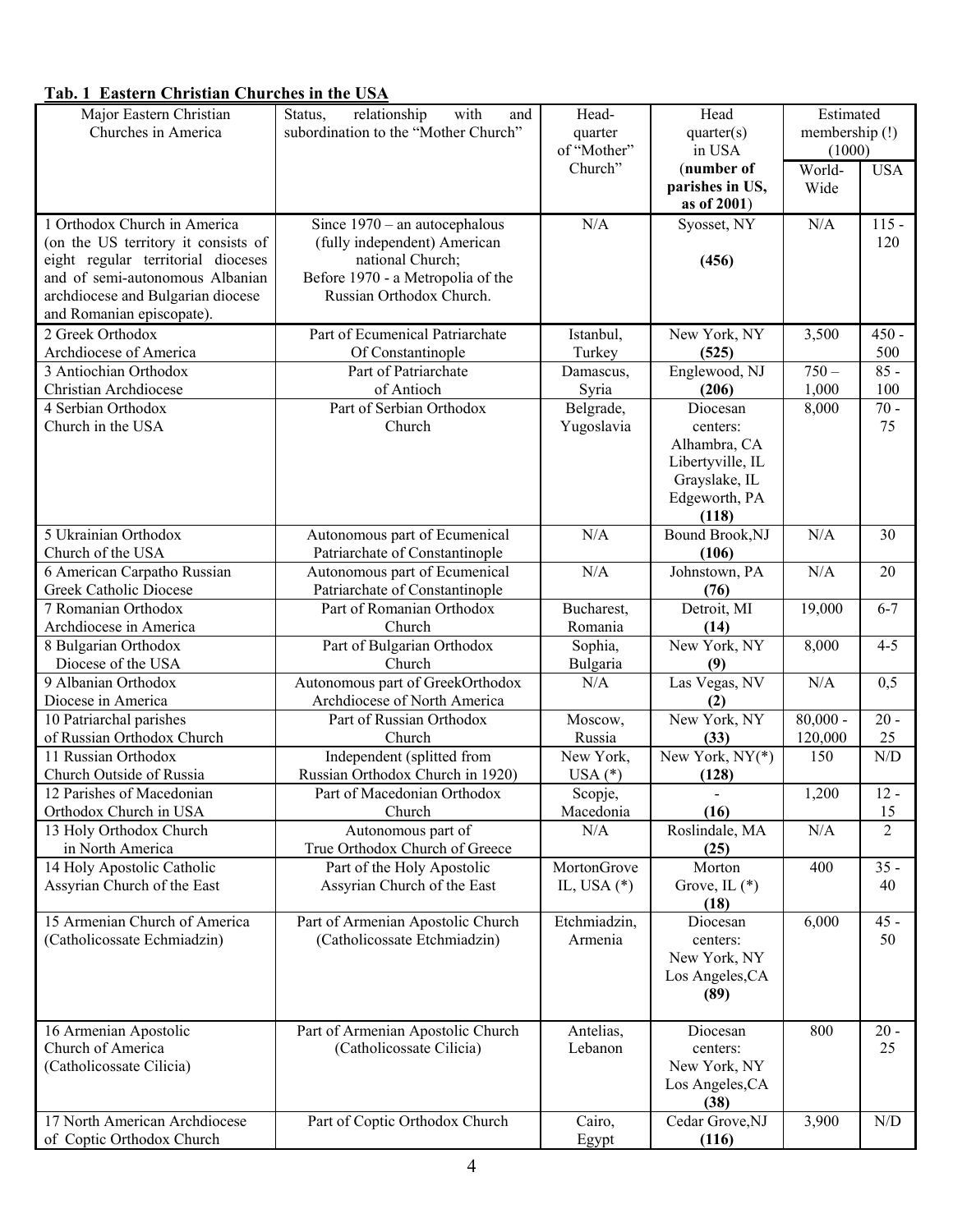| Major Eastern Christian     | Status, relationship with, subordination | Head-       | Head            | Estimated      |            |
|-----------------------------|------------------------------------------|-------------|-----------------|----------------|------------|
| Churches in America         | to the "Mother-Church"                   | quarter     | quarter(s)      | membership (!) |            |
|                             |                                          | of "Mother" | in USA          | (1000)         |            |
|                             |                                          | Church"     | (number of      | World-         | <b>USA</b> |
|                             |                                          |             | parishes in US, | Wide           |            |
|                             |                                          |             | as of 2001)     |                |            |
| 18 North American           | Part of Syrian Orthodox                  | Damascus,   | Diocesan        | 250            | $15 - 18$  |
| Archdioceses of Syrian      | Church of Antioch                        | Syria       | centers:        |                |            |
| Orthodox Church of Antioch  |                                          |             | Teaneck, NJ     |                |            |
|                             |                                          |             | Burbank, CA     |                |            |
|                             |                                          |             | (23)            |                |            |
| 19 Malankara Archdiocese of | Autonomous part of Syrian                | N/A         | Nanuet, NJ      | 1,000          | $4 - 5$    |
| the Syrian Orthodox Church  | Orthodox Church of Antioch               |             | (22)            |                |            |
| 20 American diocese of      | Part of Malankara Orthodox               | Kottayam,   | Bellrose, NY    | 1,000          | $13 - 15$  |
| Malankara Orthodox          | Syrian Church                            | India       | (59)            |                |            |
| Syrian Church               |                                          |             |                 |                |            |

Note: **N/D** – No data available; **N/A** – Not applicable; **(\*)** – international headquarters of these Churches are located on US territory; **(!) –** a) estimated membership worldwide according to R.Roberson, "The Eastern Christian Churches", 6th edition, Orientalia Christiana, Roma, 1999; and J.H. Erickson, "Orthodox Christians in America", Oxford University Press, New York, 1999. b) estimated membership in USA according to A.Krindatch, "Orthodox (Eastern Christian) Churches in the United States at the beginning of a new millennium: Questions of nature, identity and mission." In "Journal for the Scientific Study of Religion", 41(3), 2002, pp.533-563.

In brief, the common situation of the various Orthodox jurisdictions in the context of American society in the  $20<sup>th</sup>$  century is brilliantly characterized by the Orthodox historian Mark Stokoe: *"In externals, Orthodox Christians in North America resemble Roman Catholics. They share a similar sacramental view of life; liturgical forms of corporate worship; traditional form of piety such as fasting, prayer, monasticism; and generally conservative positions on contemporary moral issues. In administration the Orthodox in North America resemble Protestants and are splintered into distinct administrative "jurisdictions" based on ethnic origins and politics, both secular and ecclesiastical. In self-identity, however, Orthodox Christians in North America are like Orthodox Jews; a people apart, unable and at time unwilling to separate the claims of race, religion, and politics: people for whom the Greek term "diaspora" ("dispersion") has been an expression of enduring meaning" (Stokoe 1995: 2).* 

Today, in spite of the fact that American society is richly endowed with multiple venues for public dialogue and cultural exchange, the Eastern Christians remain to a significant extent in self-isolated communities. Even gradual disappearance of the urban ethnic neighborhoods did not change this situation. For instance, according to a recent nationwide survey, less than one-fifth of members of the Orthodox Churches in the USA live in a walking-distance from their church-buildings, and more than two-fifths commute for at least 30 minutes to come to the church. Yet, the statement, "Our parish has a strong ethnic heritage and identity that we are trying to preserve" describes the situation in about half of Orthodox parishes in the USA. The proportion of inter-Christian (Orthodox-Non Orthodox) weddings is below 20% in a half and it is below 5% in a third of the Orthodox parishes in America (Krindatch 2002a).

## **Why Orthodox Christians and Orthodox Churches in particular?**

Starting in the 1970s, it has become obvious that fundamental changes in the demographics of the membership of the various Orthodox Churches in America (the increasing proportion of the second-third generation American born members and of converts who came to Orthodoxy from other Christian traditions mainly through inter-Christian marriage), the new developments in the area of religious education and liturgical life, and the grassroots Orthodox lay movements encouraging greater unity of all American Orthodox Churches for the sake of mission, were changing essentially the position of these Churches on the country's religious scene.

Today, the unanswered questions of the nature and identity of American Orthodox Churches is urgent for several reasons. 1) The "ethnocentric" character of the Orthodox Churches has limited their ability to become assimilated with the tradition of religious pluralism and ecumenical co-operation in this country. In the social sphere, there has been little concern about the responsibility of Eastern Christian Churches to the wider society, because they tended to see themselves as composed of people who were or are not really a part of American society. Accordingly, little attention has been paid to the civic engagement of local Orthodox parishes into the life of the "American" communities nearby. For instance, no more than one third of the Orthodox parishes participate together with the other Christian Churches in joint social projects or in local councils of Churches.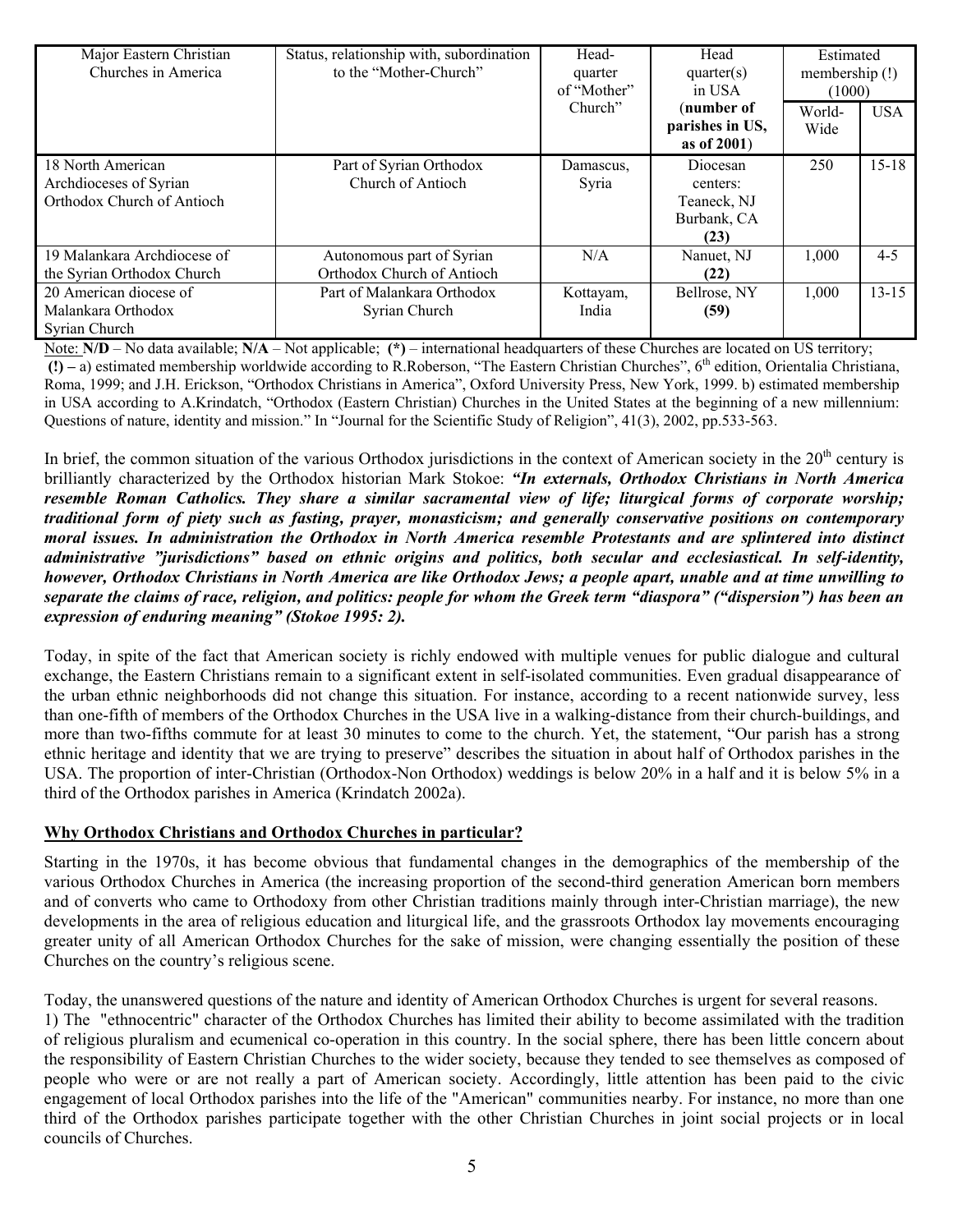2) In the 1990s, the break-up of the USSR, the armed conflicts in ex-Yugoslavia, and the general political instability in the Middle East have caused a massive wave of the Orthodox immigrants from the Old World to North America. As a result, the new immigrants comprise currently 40% of the membership in the North American Orthodox Churches, and they represent the major source of the further demographic growth in each third Orthodox parish. The policies pursued in recently formed Orthodox parishes are frequently at odds with the natural trends of integration of Eastern Christian immigrants into the wider American society. For example, 41% of priests in Orthodox parishes founded after 1990 hold an active position against inter-Christian marriages (Orthodox - Non-Orthodox). Also a new problem has become urgent: the tensions between Americanborn generations of the Orthodox faithful, who are largely integrated into American culture and who accepted American value system, and the new immigrants, who are still attached to traditional ways of thinking.

3) As noticed above, the majority of the North American Orthodox Churches remain subdivisions of the Mother Orthodox Churches overseas, which are headquartered either in the post-Communist states (the former USSR republics and Yugoslavia, Romania and Bulgaria) or in the states with predominantly Islamic populations (Syria, Turkey, Lebanon, Egypt). The future of relations between the USA and these countries is uncertain. At the same time, the waves of Eastern Christian immigrants, who accumulate in the newly-formed North American Orthodox parishes, reproduce in this country the constellation of political and religious circumstances in their home countries. In almost half of American Orthodox parishes the decisions taken by the Mother-Churches in the Old World are considered as an "important source of authority for the daily life of a parish." (Krindatch 2002a).

## **Data and Research Design**

This paper presents the selected results of the author's original two-stage study on Eastern Christianity in North America completed in 2000-2002.

In 2000-2001, in the national "Religious Congregation Membership Study", I was responsible for compiling the database on 22 major Eastern Christian Churches in the USA. The information was obtained from the headquarters of the North American Orthodox Churches and in personal consultations with their leadership (bishops and chancellors). This work contributed to the reference book "Religious Congregations & Membership in the United States: 2000." (Glenmary Research Center, Nashville Tennessee, 2002). The broader academic findings of this study were first discussed on the website of the Hartford Institute for Religion Research (http://hirr.hartsem.edu/research/research orthodoxindex.html) and appeared later in a published form (Krindatch 2002b).

In spring 2002, a grant from the Louisville Institute (Louisville, KY) enabled the national survey of all local parishes of six American Orthodox Church-jurisdictions: Ukrainian Orthodox Church of the USA, Patriarchal Parishes of the Russian Orthodox Church in the USA, Syrian Orthodox Church of Antioch in the USA, Romanian Episcopate of the Orthodox Church in America, Albanian Archdiocese of the Orthodox Church in America and the Alaskan Diocese of the Orthodox Church in America. Although the three the last groups are parts of one Church (Orthodox Church in America), they either exist quasi-independent on the base of the broad autonomy (Albanian Archdiocese and Romanian Episcopate) or are very distinct from the regular territorial dioceses of the Orthodox Church in America because of geographic location, specific membership' composition and history (Alaskan diocese).

|                                              | Patriarchal |           | Albanian    | Romanian   | Alaskan    | Syrian      |
|----------------------------------------------|-------------|-----------|-------------|------------|------------|-------------|
|                                              | parishes    | Ukrainian | Archdiocese | Episcopate | Diocese    | Orthodox    |
|                                              | (Russian    | Orthodox  | (Orthodox)  | (Orthodox  | (Orthodox  | Church of   |
|                                              | Orthodox    | Church    | Church in   | Church in  | Church in  | Antioch     |
|                                              | Church)     |           | America)    | America)   | America)   |             |
| Total number of parishes in the USA $(1)$    | 33          | 106       | 12          | 57         | 23         | 20          |
| Estimated number of adherents in the USA (2) | 26, 500     | 30,000    | 6,500       | 23,800     | 5,500      | 15, 100     |
| <b>History:</b>                              |             |           |             |            |            |             |
| The oldest of currently existing parishes:   | 1892: New   | 1897:     | 1908:       | 1904:      | 1794:      | 1907:       |
| time and place of foundation                 | York, NY    | Troy, NY. | Boston, MA  | Cleveland, | Kodiak, AK | Paramus, NJ |
|                                              |             |           |             | OH.        |            |             |
| % of parishes established before WWII        | 70 %        | 68 %      | $100\%$     | 45 $%$     | $71\%$     | $20\%$      |
| % of parishes established after 1990         | $0\%$       | $4\%$     | $0\%$       | $20\%$     | $0\%$      | 43 $\%$     |

The basic information on history, geography, membership and clergy of investigated Churches is provided in Tab.2. **Tab. 2**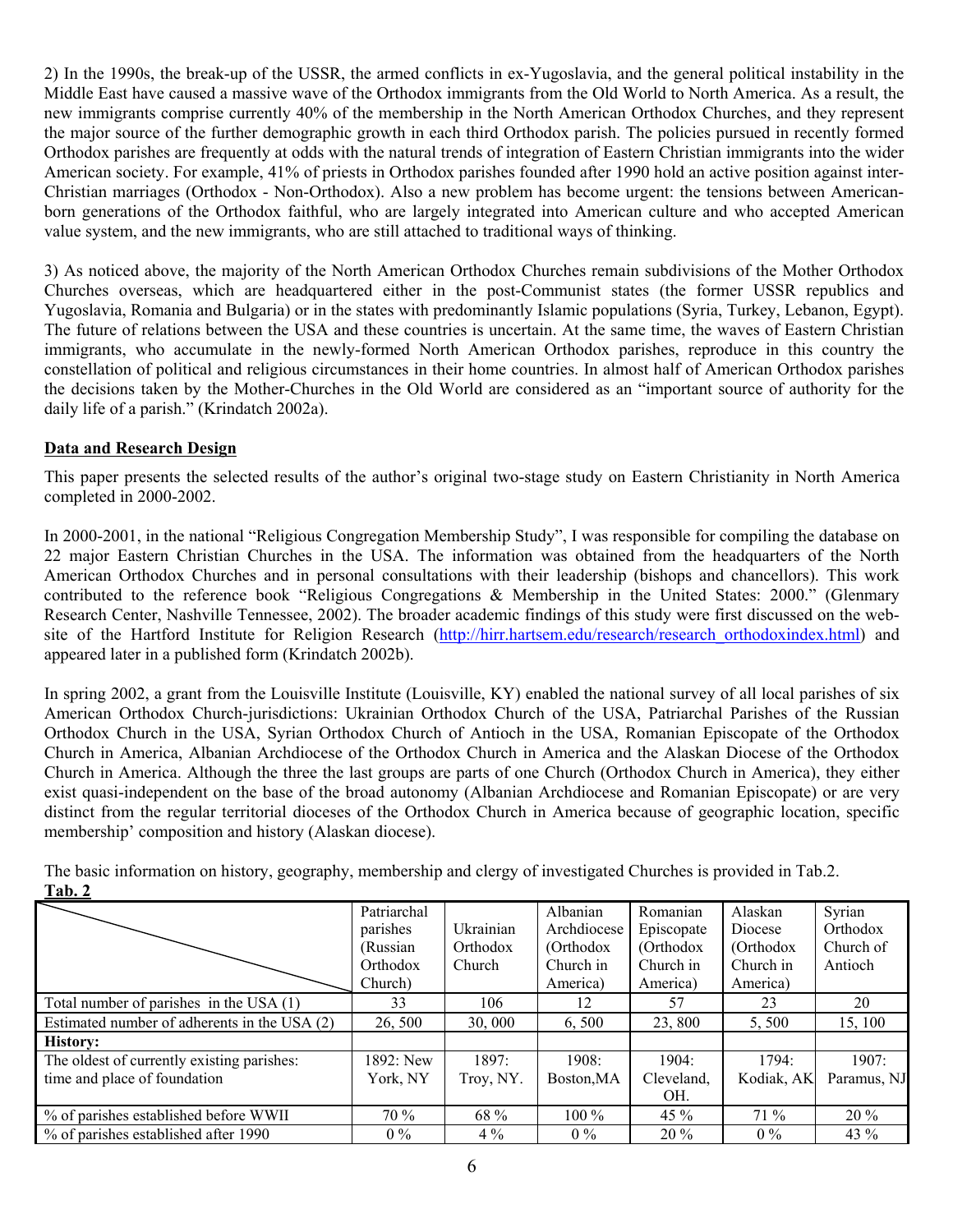|                                                                                           | Patriarchal<br>parishes<br>(Russian | Ukrainian<br>Orthodox | Albanian<br>Archdiocese<br>(Orthodox | Romanian<br>Episcopate<br>(Orthodox | Alaskan<br>Diocese<br>(Orthodox | Syrian<br>Orthodox<br>Church of |
|-------------------------------------------------------------------------------------------|-------------------------------------|-----------------------|--------------------------------------|-------------------------------------|---------------------------------|---------------------------------|
|                                                                                           | Orthodox<br>Church)                 | Church                | Church in<br>America)                | Church in<br>America)               | Church in<br>America)           | Antioch                         |
| Geography:                                                                                |                                     |                       |                                      |                                     |                                 |                                 |
| Headquarters in USA                                                                       | New York,                           | <b>BoundBrok</b>      | Boston,                              | Jackson,                            | Anchorage,                      | Teaneck NJ                      |
|                                                                                           | NY                                  | NJ                    | МA                                   | MI                                  | AK                              | Burbank, CA                     |
| % of parishes located in rural settings or in the                                         | 22 %                                | 17 %                  | $0\,\sqrt{2}$                        | $9\sqrt{0}$                         | 69 %                            | $7\%$                           |
| towns of less than 10, 000 population                                                     |                                     |                       |                                      |                                     |                                 |                                 |
| % of parishes located in or near cities of more                                           | 43 %                                | 27 %                  | 55 %                                 | 58 %                                | $5\%$                           | 47 %                            |
| than 250, 000 population                                                                  |                                     |                       |                                      |                                     |                                 |                                 |
| Parishes located in North-East region (3)                                                 | 48 %                                | 76 %                  | 91 %                                 | 22 %                                | $0\%$                           | 60 %                            |
| Parishes located in South region (3)                                                      | $9\%$                               | $5\%$                 | $0\%$                                | $16\%$                              | $0\%$                           | 20 %                            |
| Parishes located in North-Central region (3)                                              | 30 %                                | 12 %                  | $9\%$                                | 38 %                                | $0\%$                           | 13 %                            |
| Parishes located in West region (3)                                                       | 13 %                                | $7\%$                 | $0\%$                                | 24 %                                | 100 %                           | $7\%$                           |
| <b>Membership:</b>                                                                        |                                     |                       |                                      |                                     |                                 |                                 |
| First-generation immigrants among members                                                 | 16 %                                | 39 %                  | 25 %                                 | 58 %                                | $2\%$                           | 74 %                            |
| % of parishes where newly arriving immigrants<br>represent major source of further growth | 24 %                                | 17%                   | 60 %                                 | 46 %                                | $0\%$                           | 60 %                            |
| Members with less than high-school education                                              | $16\%$                              | 21 %                  | 21 %                                 | 27 %                                | 23 %                            | 29 %                            |
|                                                                                           |                                     |                       |                                      |                                     |                                 |                                 |
| Members graduated from college/university                                                 | 53 %                                | 32 %                  | 40 %                                 | 42 %                                | 15 %                            | 32 %                            |
| Members in households with incomes below<br>\$20,000                                      | 25 %                                | 35 %                  | 26 %                                 | 29 %                                | 38 %                            | $17\%$                          |
| Members in households with incomes above<br>\$75,000                                      | 21 %                                | 21 %                  | 26 %                                 | 33 %                                | 14 %                            | 43 %                            |
| Clergy:                                                                                   |                                     |                       |                                      |                                     |                                 |                                 |
| First-generation immigrants among clergy                                                  | 37 %                                | 45 %                  | $0\%$                                | 78 %                                | $5\%$                           | 93 %                            |
| Clergy with M.Div. or D.Min. degree in<br>Theology                                        | 35 %                                | 32 %                  | 30 %                                 | 76 %                                | 21 %                            | $7\%$                           |

 $(1)$  – only parishes with permanent priest "in residence".

(2) – "adherents" are generally defined as all those baptized who are known to the local parish and attend church services at least occasionally.

(3) - North-East: the states of NY, PA, NJ, RI, CT, MA, VT, NH, ME. South: the states of OK, TX, AR, LA, MS, AL, TN, KY, WV, VA, MD, DE, Washington DC, NC, SC, GA, FL. North-Central: the states of ND, SD, NE, KS, MO, IA, MN, WI, IL, IN, OH, MI. West: the states of AK, HI, WA, OR, CA, NV, ID, MT, WY, UT, CO, AZ, NM.

Our survey was commissioned as a mail survey. The questionnaires were sent from the Church headquarters and were accompanied by the letters from the bishops and chancellors. They were completed by the Orthodox priests, who are in charge of the local parishes. The average response rate to the survey was 61%.

The questionnaire included about 200 questions covering five broad subjects: "History, location and facilities of a parish", "Worship and identity of a parish", "Members of a parish", "Mission work and social programs of a parish", "Priesthood, leadership, and the sources of internal disagreements."

About 50% of the questions in our survey were comparable with the items in the national "Faith Communities Today" study – the largest survey of congregations ever conducted in the United States, which examined 14,300 congregations of 41 denominations and faith groups (Dudley and Roozen 2001)*.* This has allowed an analysis based on comparisons of data for: A) The American Orthodox Churches and the Roman Catholic Church and three major groupings of the Protestant denominations (liberal, moderate, evangelical);

B) Six participating Orthodox Churches;

C) The "old" (founded prior to 1970) and the "new" (founded after 1990) local Orthodox parishes (congregations).

The personal interviews with the leaders of the Orthodox Christian Churches and with their ordinary (parochial) clergy helped to interpret correctly the results of the analysis.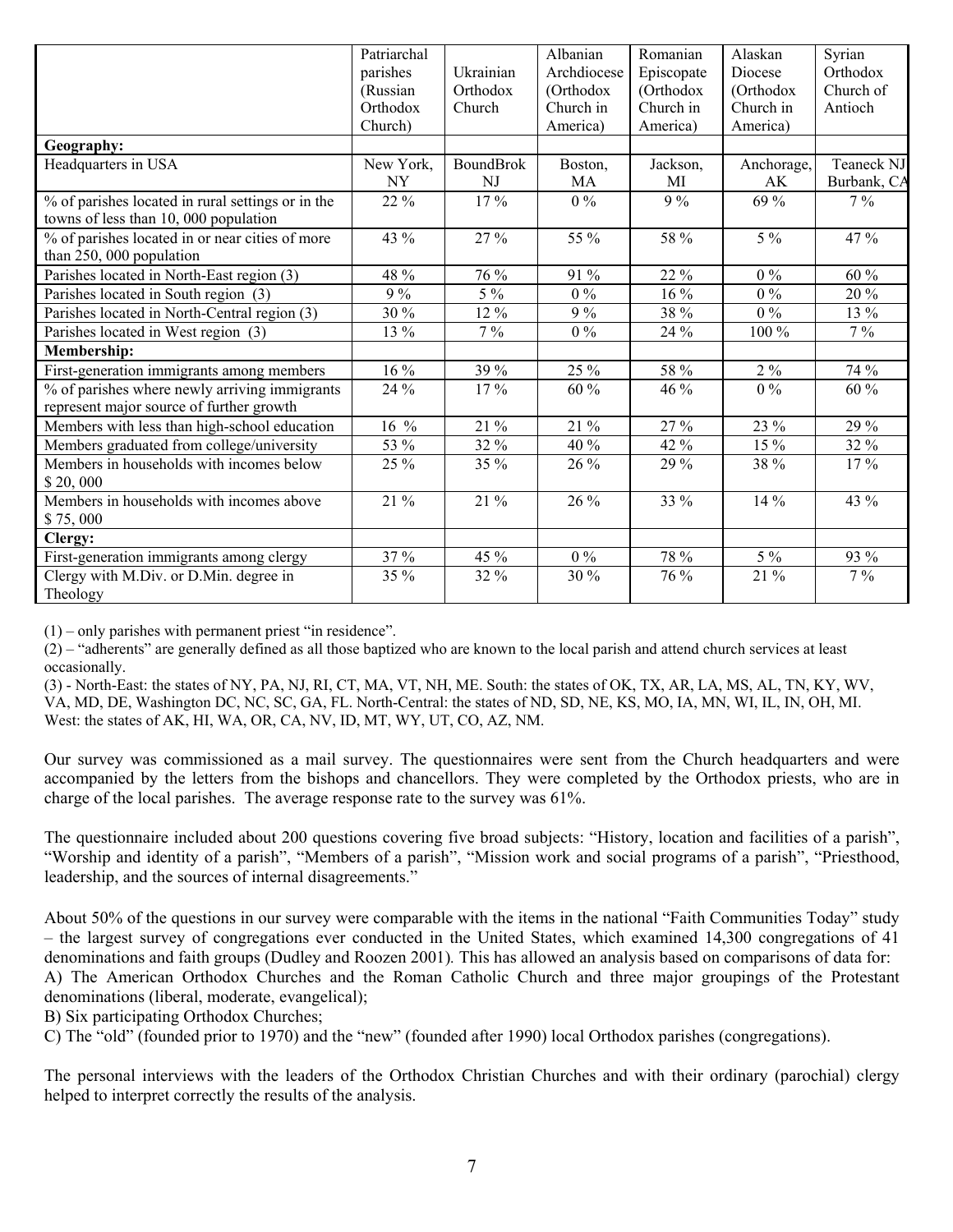### **Findings**

1) The *striking jurisdictional (denominational) distinctiveness* remains a fundamental and noteworthy feature of the Eastern Christian Churches in the USA.

Although they share the common faith, doctrine, and sacraments, the actual differences between American Orthodox Churches (the "vitality" of life in their local parishes, their internal Church-policies, social programs' priorities, approaches to the mission work, etc.) are as significant as the differences between the Roman Catholic Church and the liberal, and moderate and evangelical Protestant denominations (see Tab.3).

#### **Tab. 3**

|                                             | 1.             | $\overline{2}$ . | $\overline{3}$ . | $\overline{4}$ . | 5.                           | 6.                                          | 7.      | $\overline{8}$ . | $\overline{9}$ . | 10.              | 11.      |  |  |
|---------------------------------------------|----------------|------------------|------------------|------------------|------------------------------|---------------------------------------------|---------|------------------|------------------|------------------|----------|--|--|
|                                             | U.S.           | Roman            | Liberal          | Moder.           | Evang.                       | Patr.                                       | Ukrain. | Alban.           | Roman.           | Alaskan          | Syrian   |  |  |
|                                             | Christian      | Cathol.          | Protest.         | Protest.         | Protest.                     | parishes                                    | Orthod. | Orthod.          | Orthod.          | Orthod.          | Orthod.  |  |  |
|                                             | Churches       | Church           | denom.           | denom.           | denom.                       | (Rus.                                       | Church  | Arch-            | Episco-          | diocese          | Church   |  |  |
|                                             | total          |                  |                  |                  |                              | Orth.)                                      |         | diocese          | pate             |                  |          |  |  |
| Vitality of congregational (parochial) life |                |                  |                  |                  |                              |                                             |         |                  |                  |                  |          |  |  |
| Our congregation (parish) is                | 68             | 73               | 58               | 61               | 67                           | 65                                          | 44      | 55               | 73               | 58               | 67       |  |  |
| spiritually vital and alive: "yes"          |                |                  |                  |                  |                              |                                             |         |                  |                  |                  |          |  |  |
| Since $1995$ (1990) the number of           |                |                  |                  |                  |                              |                                             |         |                  |                  |                  |          |  |  |
| regularly participating adults in a         |                |                  |                  |                  |                              |                                             |         |                  |                  |                  |          |  |  |
| congregation/parish has (*):                |                |                  |                  |                  |                              |                                             |         |                  |                  |                  |          |  |  |
| - increased + $10\%$ (20%) or more          | 34             | 29               | 32               | 26               | 37                           | 22                                          | 17      | 40               | 27               | 19               | 40       |  |  |
| - decreased $10\%$ (20%) or more            | 9              | 9                | 9                | 11               | 8                            | 9                                           | 20      | $\theta$         | 5                | $\boldsymbol{0}$ | 7        |  |  |
| We do not have problems getting             |                |                  |                  |                  |                              |                                             |         |                  |                  |                  |          |  |  |
| people to make volunteer work in            | 22             | 23               | 24               | 23               | 21                           | 50                                          | 18      | 46               | 49               | 22               | 27       |  |  |
| our congregation (parish)                   |                |                  |                  |                  |                              |                                             |         |                  |                  |                  |          |  |  |
| We cannot find enough people who            | 15             | 9                | 9                | 11               | 17                           | 5                                           | 17      | 9                | 5                | 11               | $\theta$ |  |  |
| are willing to serve as volunteers          |                |                  |                  |                  |                              |                                             |         |                  |                  |                  |          |  |  |
| <b>Inviting and assimilating others</b>     |                |                  |                  |                  |                              |                                             |         |                  |                  |                  |          |  |  |
| Our congregation (parish) is trying         |                |                  |                  |                  |                              |                                             |         |                  |                  |                  |          |  |  |
| to increase its racial and ethnic           | 28             | 37               | 23               | 22               | 35                           | 29                                          | 17      | 36               | 39               | 21               | 27       |  |  |
| diversity: definitely or rather "yes"       |                |                  |                  |                  |                              |                                             |         |                  |                  |                  |          |  |  |
| New people are easily incorporated          |                |                  |                  |                  |                              |                                             |         |                  |                  |                  |          |  |  |
| into the life of our congregation           | 64             | 63               | 60               | 60               | 63                           | 77                                          | 39      | 36               | 76               | 37               | 60       |  |  |
| (parish): definitely or rather "yes"        |                |                  |                  |                  |                              |                                             |         |                  |                  |                  |          |  |  |
|                                             |                |                  |                  |                  |                              | <b>Ecumenical involvement and attitudes</b> |         |                  |                  |                  |          |  |  |
| During the last 12 months, has your         |                |                  |                  |                  |                              |                                             |         |                  |                  |                  |          |  |  |
| congregation (parish) been involved         | 46             | 59               | 58               | 66               | 43                           | 10                                          | 53      | 36               | 32               | $\mathbf{0}$     | 53       |  |  |
| in joint ecumenical worship service         |                |                  |                  |                  |                              |                                             |         |                  |                  |                  |          |  |  |
| with other Christian churches: "yes'        |                |                  |                  |                  |                              |                                             |         |                  |                  |                  |          |  |  |
| % of parishes where clergy pursue           | N <sub>0</sub> | N <sub>o</sub>   | N <sub>o</sub>   | N <sub>o</sub>   | N <sub>o</sub>               |                                             |         |                  |                  | No               |          |  |  |
| an active policy of discouraging            | data           | data             | data             | data             | data                         | 35                                          | $\tau$  | $\boldsymbol{0}$ | 22               | data             | 27       |  |  |
| inter-Christian marriages                   |                |                  |                  |                  |                              |                                             |         |                  |                  |                  |          |  |  |
| % of parishes participating in              | N <sub>0</sub> | N <sub>o</sub>   | N <sub>o</sub>   | N <sub>o</sub>   | No                           |                                             |         |                  |                  |                  |          |  |  |
| joint local social service programs         | data           | data             | data             | data             | data                         | 25                                          | 45      | 45               | 19               | 26               | 21       |  |  |
| with the other Christian Churches           |                |                  |                  |                  |                              |                                             |         |                  |                  |                  |          |  |  |
|                                             |                |                  |                  |                  | Social programs and services |                                             |         |                  |                  |                  |          |  |  |
| The congregation (parish) provides          |                |                  |                  |                  |                              |                                             |         |                  |                  |                  |          |  |  |
| following social services:                  |                |                  |                  |                  |                              |                                             |         |                  |                  |                  |          |  |  |
| - soup kitchen (food pantry)                | 85             | 86               | 95               | 91               | 82                           | 76                                          | 62      | 100              | 62               | 44               | 29       |  |  |
| - social advocacy programs                  | 34             | 34               | 47               | 31               | 27                           | 15                                          | 32      | 18               | 30               | 11               | $\tau$   |  |  |
| - senior citizen programs                   | 43             | 43               | 40               | 44               | 41                           | 20                                          | 29      | 36               | 25               | 6                | 13       |  |  |

**Source of data** columns 1-5: the survey of national "Faith Communities Today Study" : [www.fact.hartsem.edu](http://www.fact.hartsem.edu/) and (Dudley and Roozen 2001); columns 6-11: Krindatch, A. D. A national survey of the local Orthodox parishes of Albanian, Alaskan, Syriac, Romanian, Russian and Ukrainian ethno-cultural origin and heritage*.* Completed by financial support of the Louisville Institute (Louisville, KY) in February – April 2002. Unpublished. The questionnaire is available at [http://hirr.hartsem.edu/research/research\\_orthodoxindex.html](http://hirr.hartsem.edu/research/research_orthodoxindex.html) **(\*) -** this question was asked differently in the survey of the FACT study and in Alexei Krindatch's survey of the local North American Orthodox parishes: a) in FACT survey "Since 1995 the number of regularly participating adults in a congregation/parish has "Increased (or decreased) for 10% or more"; b) in Alexei Krindatch's survey "Since 1990 the number of regularly participating adults in a congregation/parish has "Increased (or decreased) for 20% or more."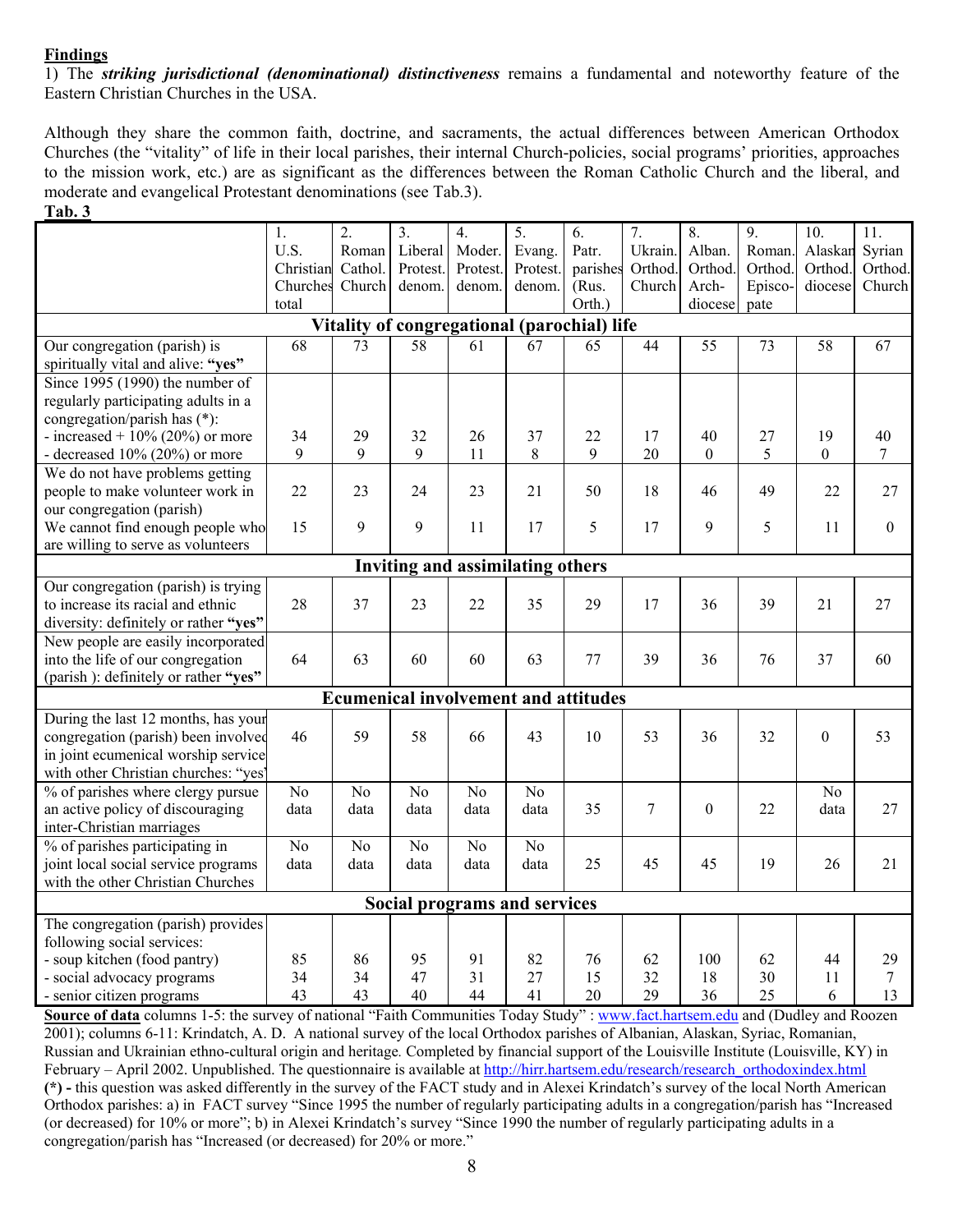2) Despite such pronounced inter-Orthodox Church-to-Church differences, *all American Orthodox Churches have more explicit expectations and they have essentially stricter requirements for their members* compared to the congregations of various Protestant denominations and (though to the lesser extent) to the Roman Catholic parishes (Tab.4). **Tab. 4**

| .                             |                                                                                               |  |   |                                           |        |    |          |                                          |    |
|-------------------------------|-----------------------------------------------------------------------------------------------|--|---|-------------------------------------------|--------|----|----------|------------------------------------------|----|
|                               | U.S.                                                                                          |  |   | Roman   Liberal   Moder.   Evang.   Patr. |        |    |          | Ukrain.  Alban.   Roman.  Alaskan Syrian |    |
|                               | Christian Cathol. Protest. Protest. Protest. parishes Orthod. Orthod. Orthod. Orthod. Orthod. |  |   |                                           |        |    |          |                                          |    |
|                               | Churches Church denom. denom. denom. (Rus.                                                    |  |   |                                           |        |    |          | Church  Arch-   Episco-  diocese  Church |    |
|                               | total                                                                                         |  |   |                                           | Orth.) |    | diocesel | pate                                     |    |
| "Our parish has clear"        |                                                                                               |  |   |                                           |        |    |          |                                          |    |
| expectations for our members  |                                                                                               |  | 4 | 12                                        | 42     | 15 | 36       | 31                                       | 21 |
| that are strictly enforced":  |                                                                                               |  |   |                                           |        |    |          |                                          |    |
| % of parishes responded "yes" |                                                                                               |  |   |                                           |        |    |          |                                          |    |

## 3) The Eastern Christian Churches demonstrate a rather *low level of the interest to active social participation in the life of the wider American society* in the comparison with the Roman Catholic and the Protestant Churches (see Tab.5).

| Tab. 5                                |                  |                |          |          |          |          |         |          |                |         |         |
|---------------------------------------|------------------|----------------|----------|----------|----------|----------|---------|----------|----------------|---------|---------|
|                                       | U.S.             | Roman          | Liberal  | Moder.   | Evang.   | Patr.    | Ukrain. | Alban.   | Roman.         | Alaskan | Syrian  |
|                                       | Christian        | Cathol.        | Protest. | Protest. | Protest. | parishes | Orthod. | Orthod.  | Orthod.        | Orthod. | Orthod. |
|                                       | Churches Church. |                | denom.   | denom.   | denom.   | (Rus.    | Church  | Arch-    | Episco-        | diocese | Church  |
|                                       | total            |                |          |          |          | Orth.)   |         | diocese  | pate           |         |         |
| The sermon focus frequently on        |                  |                |          |          |          |          |         |          |                |         |         |
| social justice and social action (*): |                  | No.            |          |          |          |          |         |          |                |         |         |
| - in your local area                  | 29               |                | 35       | 28       | 16       | 5        | 8       | $\theta$ | $\overline{0}$ |         | 0       |
| - in the US nationally                |                  | Data           |          |          |          |          | 5       | $\theta$ | 3              | 0       | 14      |
| The sermon never (seldom) focus       |                  |                |          |          |          |          |         |          |                |         |         |
| on social justice/action (*):         |                  | N <sub>0</sub> |          |          |          |          |         |          |                |         |         |
| - in your local area                  | 29               | Data           | 14       | 20       | 35       | 70       | 63      | 73       | 69             | 84      | 54      |
| - in the US nationally                |                  |                |          |          |          | 75       | 58      | 54       | 61             | 79      | 50      |
| Our congregation/parish is            |                  |                |          |          |          |          |         |          |                |         |         |
| working for social justice:           |                  |                |          |          |          |          |         |          |                |         |         |
| - definitely/rather "yes"             | 29               | 37             | 27       | 18       | 18       | 17       | 12      | 10       | 14             |         |         |
| - definitely/rather "no"              | 35               | 23             | 30       | 40       | 47       | 50       | 60      | 50       | 57             | 58      | 73      |

**(\*) –** this question was asked as one question in the survey of the FACT study ("How often does the sermon in your worship focus on social action and social justice?"), but it was divided in two questions in Alexei Krindatch's survey of the local North American Orthodox parishes ("How often does your sermon focus on social issues in the area of your parish?" and "...on social issues in the USA in generally?")

Also the social services sponsored by the parishes of Orthodox Churches are frequently offered exclusively to the members of the parish and not to all inhabitants of the local territorial communities (see Tab.6).

|                                                    | Patriarchal |           |             |            |          |          |
|----------------------------------------------------|-------------|-----------|-------------|------------|----------|----------|
|                                                    | parishes    | Ukrainian | Albanian    | Romanian   | Alaskan  | Syrian   |
|                                                    | (Russian)   | Orthodox  | Orthodox    | Orthodox   | Orthodox | Orthodox |
|                                                    | Orthodox    | Church    | Archdiocese | Episcopate | Arch-    | Church   |
|                                                    | Church)     |           |             |            | diocese  |          |
| The parish provides the following social services  |             |           |             |            |          |          |
| for its members only / for the local community     |             |           |             |            |          |          |
| - soup kitchen, food donations                     | 76/67       | 62/49     | 100/100     | 62/38      | 44/6     | 29/29    |
| - social advocacy programs                         | 15/5        | 32/8      | 18/0        | 30/3       | 11/0     | 7/0      |
| - senior citizen daily life assistance programs    | 20/0        | 29/5      | 36/18       | 25/3       | 6/0      | 13/0     |
| - financial assistance for individuals or families | 52/38       | 43/32     | 73/46       | 70/35      | 22/6     | 60/27    |
| - any medical assistance                           | 24/14       | 24/3      | 36/9        | 11/3       | 17/6     | 7/0      |
| - prison ministry                                  | 36/14       | 10/5      | 9/0         | 30/14      | 22/6     | 27/7     |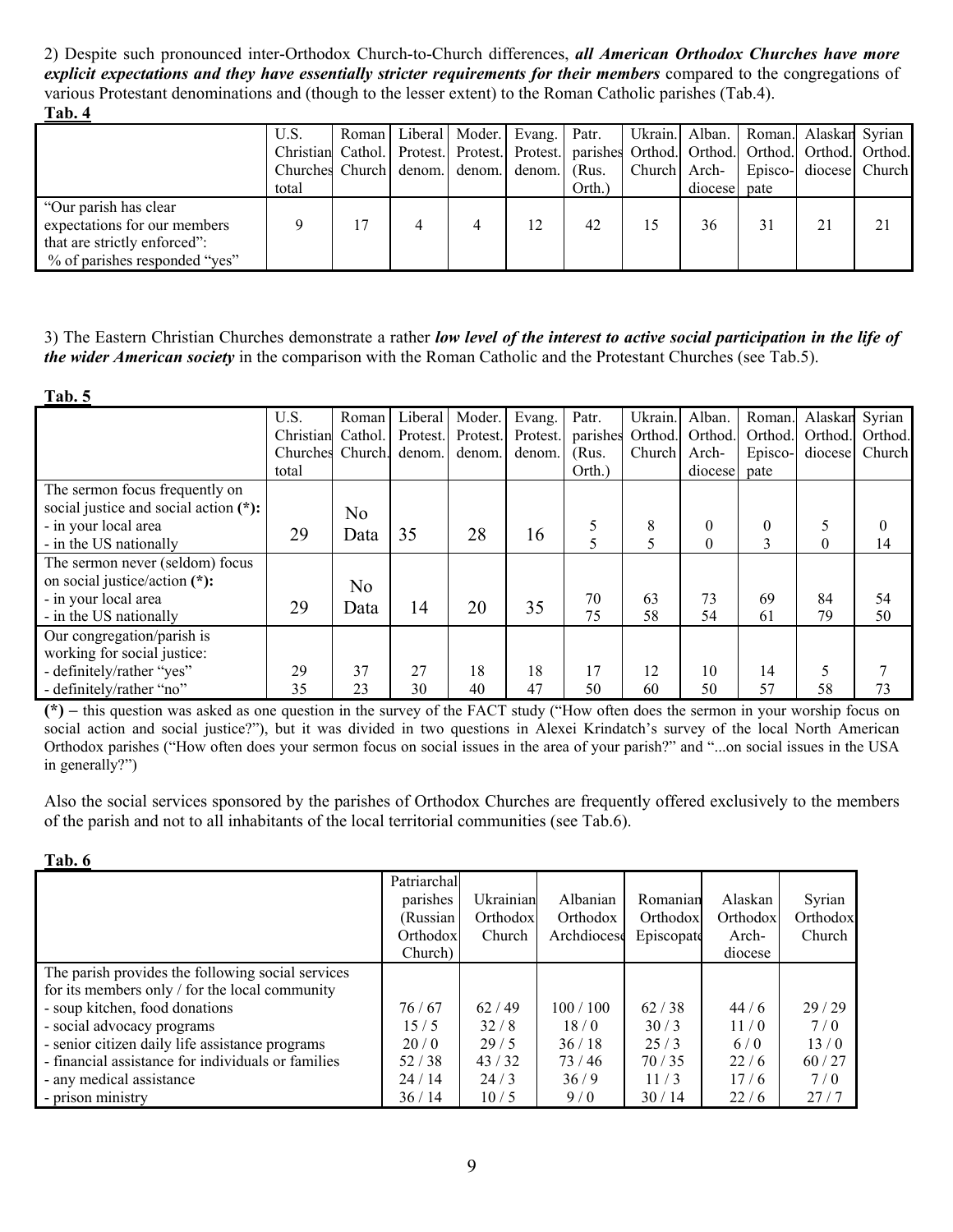A number of factors must be taken into account by the explanation of this self-oriented social and charity work.

First, a significant proportion of the Orthodox Christians in the USA does not identify themselves with the wider American society. Furthermore, this proportion is in many cases higher than the actual share of the first-generation immigrants among the parish' members. The language and traditions of daily culture remain most significant criteria to distinguish between "us" and "them" (see Tab. 7).

### **Tab. 7**

|                                          | Patriarchal |           |             |            |          |          |
|------------------------------------------|-------------|-----------|-------------|------------|----------|----------|
|                                          | parishes    | Ukrainian | Albanian    | Romanian   | Alaskan  | Syrian   |
|                                          | (Russian    | Orthodox  | Orthodox    | Orthodox   | Orthodox | Orthodox |
|                                          | Orthodox    | Church    | Archdiocese | Episcopate | diocese  | Church   |
|                                          | Church)     |           |             |            | $(*)$    |          |
| Proportion of first-generation           | 16          | 39        | 25          | 58         |          | 74       |
| immigrants among members $(\% )$         |             |           |             |            |          |          |
| The members of our parish are dissimilar |             |           |             |            |          |          |
| to the other residents in the area       | 32          | 35        | 36          | 47         |          | 100      |
| in terms of their culture and language:  |             |           |             |            |          |          |
| % of parishes responded "yes"            |             |           |             |            |          |          |

(\*) – a vast majority of the Orthodox faithful in Alaskan diocese of the "Orthodox Church in America" either belong to the native American peoples or they are multi-generation descendants to the Russians once lived in Alaska. Hence, there is no differences in the language or culture with the other area's residents in this particular case.

Second, the relationship between two notions , "vitality of congregational/parochial life" and "active social service", which is characteristic for the Orthodox Christians is distinctly different in comparison with their Western Christian counterparts. In the other words, in American Orthodox parishes, the optimistic self-estimation "Our parish is active and alive" is not associated with the statement "Our parish has various well organized social programs and activities" (see Tab. 8).

## **Tab. 8**

| % of parishes participating in a survey             | Patriarchal |                  |          |            |          |          |
|-----------------------------------------------------|-------------|------------------|----------|------------|----------|----------|
|                                                     | parishes    | <b>Ukrainian</b> | Albanian | Romanian   | Alaskan  | Syrian   |
|                                                     | (Russian    | Orthodox         | Orthodox | Orthodox   | Orthodox | Orthodox |
|                                                     | Orthodox    | Church           | Arch-    | Episcopate | Diocese  | Church   |
|                                                     | Church)     |                  | diocese  |            |          |          |
| "Our parish is active and alive" – definitely "yes" | 65          | 44               | 55       | 73         | 58       | 67       |
| "We have various well organized social programs     | 23          |                  | 36       | 41         | 10       | 47       |
| and activities" – definitely "yes"                  |             |                  |          |            |          |          |

Third, the relatively unstable financial situation in the Orthodox Churches is an objective obstacle to the development of the wide range of social services which are offered to all inhabitants of the local community. The differences in the average income between the members of the Orthodox and the Roman Catholic and various Protestant Churches are negligible. At the same time, the financial health of the Orthodox parishes is obviously weaker than in the case of the Catholic parishes and Protestant congregations. For example, in the Orthodox Churches participating in our survey the average proportion of their members living in households with annual income below \$ 20, 000 was 31% in comparison with 25% in the whole sample of Christian congregations from the FACT study. At the same time, in most of the investigated Orthodox Churches twice as less of their parishes report a good financial health in comparison with the Roman Catholic Church or with Protestant denominations (see Tab.9).

### **Tab. 9**

|                                                                                      | U.S.              | Roman I            |          |         | Liberal Moder. Evang. Patr.                                                 |        |              | Ukrain. Alban. |          | Roman. Alaskan Syrian |                |
|--------------------------------------------------------------------------------------|-------------------|--------------------|----------|---------|-----------------------------------------------------------------------------|--------|--------------|----------------|----------|-----------------------|----------------|
|                                                                                      | Christian Cathol. |                    |          |         | Protest. Protest. Protest. parished Orthod. Orthod. Orthod. Orthod. Orthod. |        |              |                |          |                       |                |
|                                                                                      | Churches Church.  |                    | denom.   | denom.  | denom.                                                                      | (Rus.  | Church Arch- |                | Episco-  |                       | diocese Church |
|                                                                                      | total             |                    |          |         |                                                                             | Orth.) |              | diocese        | pate     |                       |                |
| How<br>would you describe<br>you<br>parish/congregation current<br>financial health? |                   |                    |          |         |                                                                             |        |              |                |          |                       |                |
| Excellent or good<br>In difficulty                                                   | 64                | 70<br>$\mathbf{r}$ | 60<br>10 | 64<br>Q | 68<br>h                                                                     | 45     | 35<br>22     | 30<br>20       | 35<br>16 | 22                    | 40             |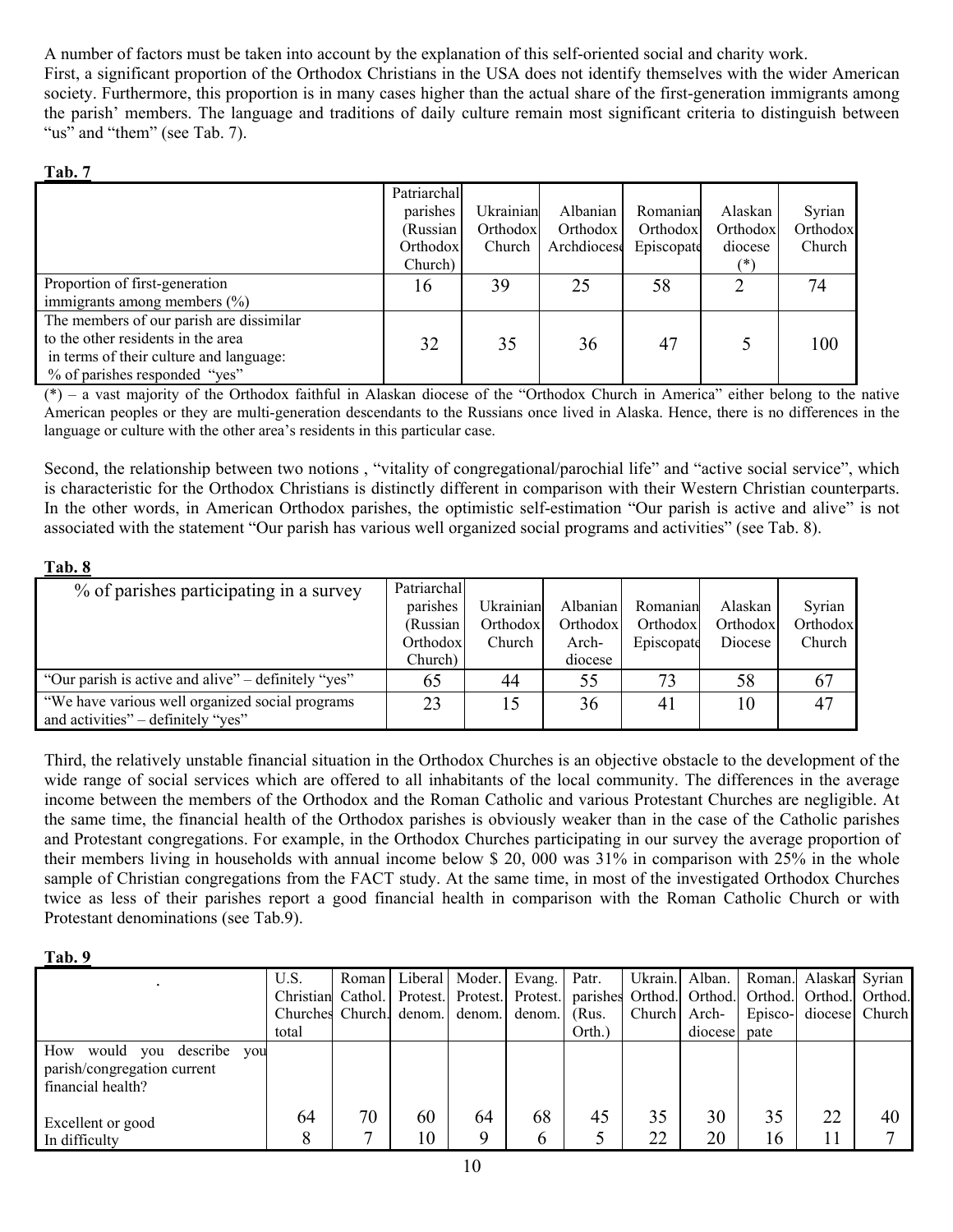4) Beginning in the 1970s, religious faith and ethnic identity, once seen as inseparable, have been increasingly less understood as such by the English-speaking, socially-mobile, and geographically-dispersed, US-born generations of the Orthodox faithful (Stokoe and Kishkovsky 1995:87), but *this trend of integration of the Orthodox Churches with the wider American society has been again reversed in the 1980s and 1990s* because of the new wave of Orthodox immigrants from Eastern and Central Europe and from Middle East and North Africa.

Today, three basic factors determine the specific situations in the various Eastern Christian Churches.

A) The linkage between ethnic identity and denominational loyalty that has traditionally been maintained in the North American Orthodox Churches in a particularly strong way;

B) The slow, yet inevitable, process of their cultural assimilation, because of the growing proportion of their American-born members, and an increasing number of "Anglo-American" converts through the mixed inter-Christian marriages, which have challenged this linkage;

C) The continuing massive influx of the new immigrants from overseas, who contribute to the refreshment of the "ethnic values and sentiments."

The differences between various American Orthodox Church-jurisdictions are further augmented by the distinctions among individual local parishes within each Orthodox Church, which are associated with the different duration of their existence.

Our hypothesis is that the level of the cultural integration of communities of Eastern Christians with American society in general and with tradition of religious pluralism in particular depends on:

A) The duration of their existence in the USA and, thus, the number of generations of the Orthodox faithful "rooted" in the American cultural soil;

B) Specific "ethnic" traditions and Church-policies, which vary greatly from one Orthodox Church to another.

Because of financial limitations and time restrictions, we were unable in this pilot-study to survey the largest American Orthodox Churches (Greek Archdiocese, Orthodox Church in America, etc.) and to undertake a comparative analysis of the "old" (founded prior to 1970) and the "new" (founded after 1990) parishes within the single Orthodox jurisdictions (such samples of parishes in our study were too small for drawing serious conclusions). Therefore, the attempts to examine "what is caused by the uniqueness of each Church" versus "what is associated with various duration of existence of their individual parishes in America" were to an essential degree empirical. Nevertheless, some findings deserve attention.

First, the duration of the existence of the individual Orthodox parishes in America and, consequently, the share of their USborn members and clergy have an obvious impact on the extent of usage of English as a language of liturgy and sermon. There is also a correlation between the parish' age and proportion of its US-born members, on the one hand, and the share of the inter-Christian (Orthodox - Non Orthodox) weddings, on the other hand (see Tab.10).

## **Tab. 10**

|                                                 | 1.  |       |       | 4.  | 5.  | 6.  |     | 8              | 9.  |
|-------------------------------------------------|-----|-------|-------|-----|-----|-----|-----|----------------|-----|
|                                                 | All | "New" | "Old" | Rus | Ukr | Alb | Rom | Alsk           | Syr |
| Proportion $(\%)$ of clergy born in the USA     | 48  | 18    | 58    | 63  | 55  | 100 | 22  | 95             |     |
| Proportion (%) of members born in the USA       | 59  | 30    | 67    | 84  | 61  | 75  | 42  | 98             | 26  |
| Average proportion (%) of usage of English      | 61  | 33    | 68    | 80  | 63  | 91  | 39  | 89             | 46  |
| language during sermon on a typical Sunday      |     |       |       |     |     |     |     |                |     |
| Average proportion $(\%)$ of usage of English   | 53  | 31    | 59    | 72  | 52  | 78  | 37  | 81             | 24  |
| language in a liturgy on a typical Sunday       |     |       |       |     |     |     |     |                |     |
| Estimated proportion (%) of the inter-Christian | 34  | 24    | 38    | 35  | 49  | 60  | 23  | $\overline{2}$ | 27  |
| $(Orthodox - Non-Orthodox)$ weddings            |     |       |       |     |     |     |     |                |     |

1. All – all parishes of all six Orthodox Churches participating in the survey;

2. "New" – parishes of all Orthodox Churches participating in the survey that were founded from 1991-2001;

3. "Old" – parishes of all Orthodox Churches participating in the survey that were founded prior to 1970;

4. Rus – Patriarchal parishes of the Russian Orthodox Church in the USA;

5. Ukr – Parishes of Ukrainian Orthodox Church of the USA;

6. Alb – Parishes of Albanian Archdiocese of the Orthodox Church in America;

7. Rom – Parishes of Romanian Episcopate of the Orthodox Church in America;

8. Alsk – Parishes of Diocese of Alaska of the Orthodox Church in America;

9. Syr – Parishes Syrian Orthodox Church of Antioch in the USA.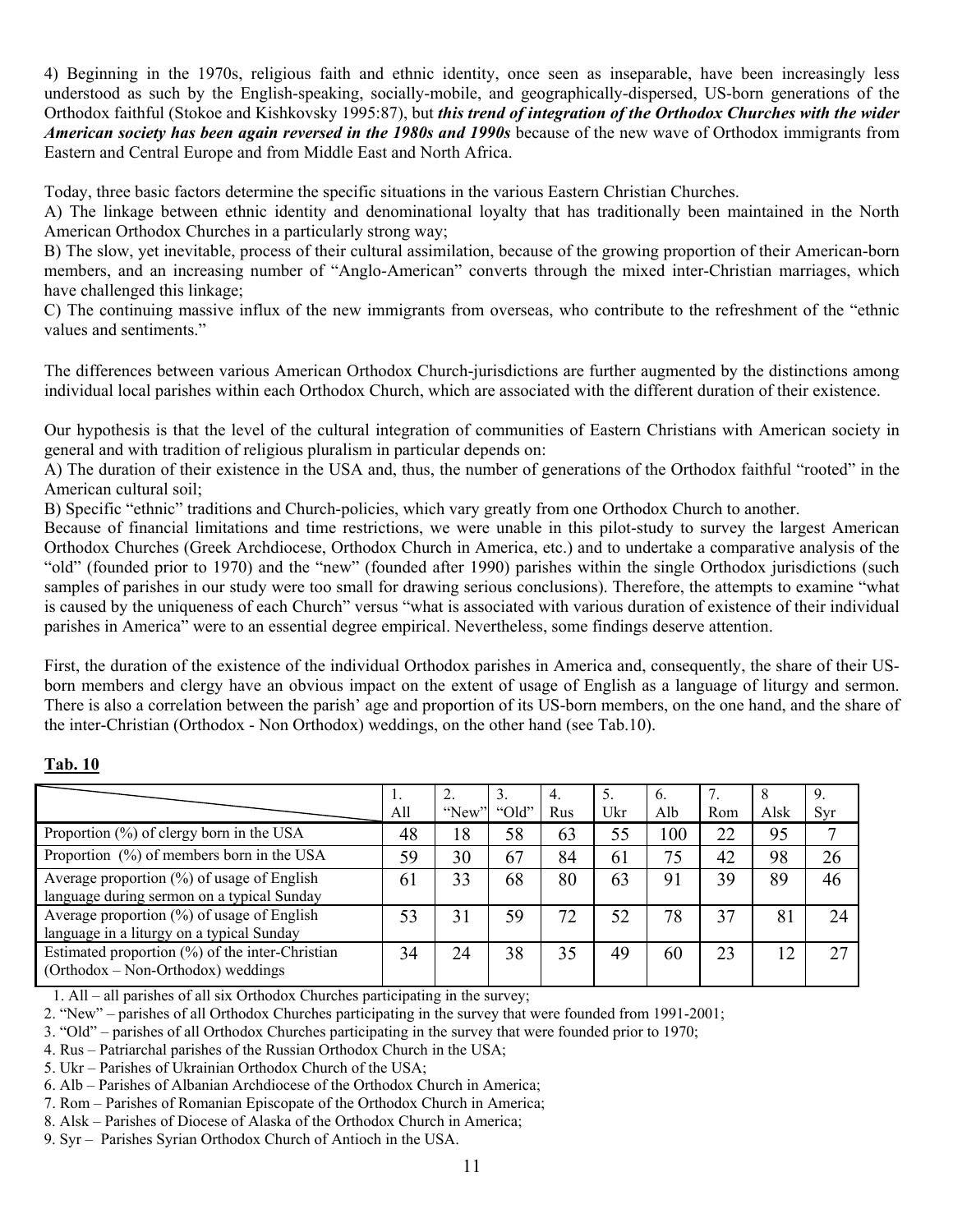Second, it seems, however, that *the factor of "jurisdictional distinctiveness and Church-to-Church specific traditions" has a larger impact on various aspects of religious and social life* in the American Orthodox Churches than the duration of existence of their parishes in the US and the share of their US-born clergy and members.

There is no relation between proportion of the first-generation immigrants among parishioners (or clergy) and the selfassessment "Our parish has strong ethnic heritage that we are trying to preserve." Similarly, there is no linkage between the share of US-born clergy (or their educational level) and their policies towards inter-Christian marriages or towards future religion of children from these religiously mixed families. For instance, despite the relatively low level of education and high proportion of the first generation immigrants, the Ukrainian priests demonstrate rather liberal approaches towards inter-Christian marriages, while essentially more "Americanized" and well educated Russian Orthodox priests pursue more restrictive policies. There are no first-generation immigrants among Albanian Orthodox clergy and 70% of them have the secular education equivalent to Master's or Ph.D. degree, but a majority of them still consider preserving Albanian ethnic culture and identity in a parish as an important goal (see Tab.11).

### **Tab. 11**

|                                                                                                                                                                                                                  | All | Rus | Ukr | Alb      | Rom | Alsk                   | Syr |
|------------------------------------------------------------------------------------------------------------------------------------------------------------------------------------------------------------------|-----|-----|-----|----------|-----|------------------------|-----|
| Proportion of priests $(\% )$ who's level of a<br>secular education is Master's or Ph.D. degree                                                                                                                  | 34  | 45  | 34  | 70       | 33  | 6                      | 20  |
| First generation immigrants among clergy $(\%)$                                                                                                                                                                  | 52  | 37  | 45  | 0        | 78  | 5                      | 93  |
| First generation immigrants among members $(\% )$                                                                                                                                                                | 41  | 16  | 39  | 25       | 58  | $\overline{2}$         | 74  |
| "Our parish has a strong ethno-cultural heritage"<br>and identity that we are trying to preserve":<br>% of parishes that responded "yes"                                                                         | 47  | 33  | 34  | 55       | 59  | 37<br>$(\ast)$         | 79  |
| % of parishes where clergy pursue an active policy<br>of discouraging inter-Christian marriages                                                                                                                  | 18  | 35  | 7   | $\Omega$ | 22  | N <sub>0</sub><br>data | 27  |
| % of parishes where position of local clergy is "I<br>will not bless the inter-Christian marriage of the<br>member of my parish unless he/she will promise to<br>baptize future children in our Orthodox church" | 16  | 30  | 12  | $\Omega$ | 16  | 10                     | 14  |

**(\*)** In the parishes of Alaskan diocese of the "Orthodox Church in America" most of clergy are the representatives of native Alaskan peoples. Consequently, primary not-American "ethnic identity" means "Alaskan".

Furthermore, the declaration "Our parish is trying to increase its ethnic and cultural diversity" does not imply the practical missionary efforts and an openness for the converts into Orthodox Christianity, when the parish would be actually, "to a great extent involved in recruiting new members and converting into Orthodox faith the people of a different ethnic and religious heritages" (see Tab.12).

### **Tab. 12**

|                                                                                                                                                                                                                 | All | Rus | Ukr | Alb | Rom | Alsk | Syr |
|-----------------------------------------------------------------------------------------------------------------------------------------------------------------------------------------------------------------|-----|-----|-----|-----|-----|------|-----|
| Proportion $(\%)$ of clergy born in the USA                                                                                                                                                                     | 48  | 63  | 55  | 100 | 22  | 95   |     |
| Proportion $(\% )$ of members born in the USA                                                                                                                                                                   | 59  | 84  | 61  | 75  | 42  | 98   | 26  |
| "Our parish is trying to increase its ethnic and<br>cultural diversity": % of parishes that have<br>responded "definitely yes"                                                                                  | 28  | 29  | 17  | 36  | 39  | 21   | 27  |
| % of parishes parishes to a great extent involved in<br>recruiting new members and converting into Orthodox<br>faith the people of a different (not the parish's<br>traditional) ethnic and religious heritages | 13  | 26  | 10  | 10  | 16  | 21   |     |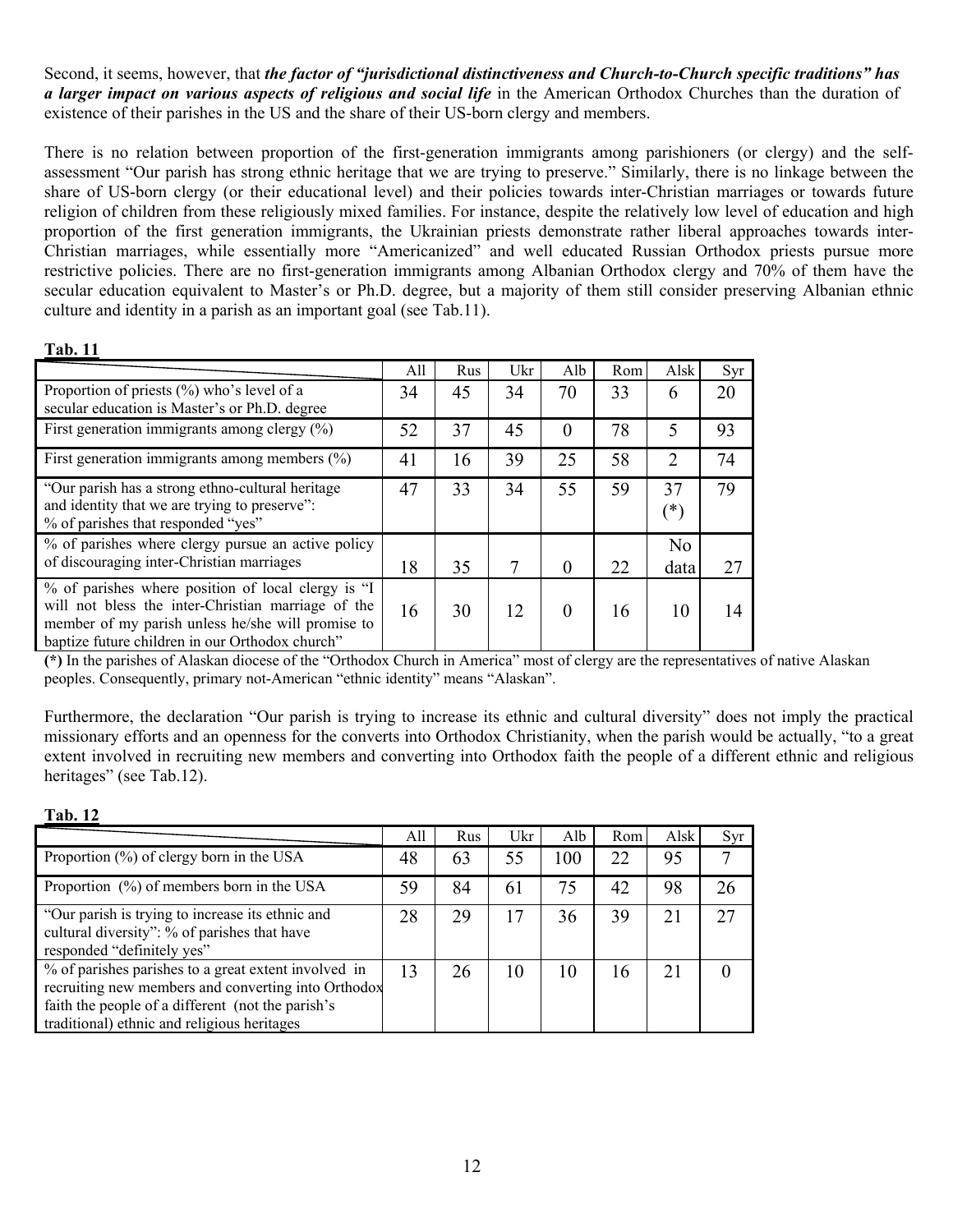Finally, the degree of ecumenical involvement also does not discriminate the old and the recently established parishes. The participation in the ecumenical worship simply varies greatly from Church to Church. The well-educated and US-born clergy in the Patriarchal parishes of the Russian Orthodox Church are rather reluctant to take part in the ecumenical events. Yet, the priests from the Syrian Orthodox Church, who are mainly first-generation immigrants and who's educational level is far below that on the average (as a matter of fact in this Church the profession of priests is associated first of all with the certain family clans – not with education) demonstrate a great interest to the ecumenical activities, etc. (see Tab.13).

#### **Tab. 13**

|                                                      | All | "New" | "Old" | Rus | Ukr | Alb | Rom | Alsk | <b>Syr</b> |
|------------------------------------------------------|-----|-------|-------|-----|-----|-----|-----|------|------------|
| Proportion of priests $(\% )$ who's level of a       | 34  | 29    | 35    | 45  | 34  | 70  | 33  | 6    | 20         |
| secular education is Master's or Ph.D. degree        |     |       |       |     |     |     |     |      |            |
| Proportion of priests (%) who's level of theological | 39  | 47    | 38    | 35  | 32  | 30  | 76  | 21   |            |
| education is M.Div. or D.Min. degree                 |     |       |       |     |     |     |     |      |            |
| Proportion $(\%)$ of clergy born in the USA          | 48  | 18    | 58    | 63  | 55  | 100 | 22  | 95   |            |
| % of parishes participating in                       | 34  | 35    | 32    | 10  | 53  | 36  | 32  | 0    | 53         |
| ecumenical prayers/services together with other      |     |       |       |     |     |     |     |      |            |
| (Roman Catholic, Protestant) Christian churches.     |     |       |       |     |     |     |     |      |            |

## 5) *The local parochial clergy of the American Orthodox Churches can be seen as the bearers of the ethno-cultural identity and heritage* in the communities of Eastern Christians in the USA.

In numerous personal interviews, the leaders (bishops and chancellors) of American Orthodox Churches have typically recognized or even declared the need of the deeper integration with the American society and with traditions of religious pluralism in this country. Yet, the position of the local clergy towards issues of inter-Christian weddings, or the future religion of children from the religiously mixed families, or acceptance of the "WASP"- converts to Orthodox faith, or ethnic education of the second-third generation Orthodox faithful born in the USA, etc., tend to be more traditional and conservative. The data from our survey testify to this assumption.

First, the American Orthodox priests are largely recruited amidst the first-generation immigrants. In the other words, the share of the first-generation immigrants among clergy is essentially higher than the proportion of newcomers among the members in most of American Orthodox Churches. The word "recruited" is more appropriate than "imported" to describe this situation, because at least one third of Orthodox clergy, who are first generation immigrants, were ordained being already in the USA and not in their countries of origin (see Tab. 14).

| Tab. 14                                                                                                                           |     |       |       |     |     |          |     |      |     |
|-----------------------------------------------------------------------------------------------------------------------------------|-----|-------|-------|-----|-----|----------|-----|------|-----|
|                                                                                                                                   | All | "New" | "Old" | Rus | Ukr | Alb      | Rom | Alsk | Syr |
| Proportion (%) of first-generation immigrants among<br>the members of parishes                                                    | 41  | 70    | 33    | 16  | 39  | 25       | 58  | ′*`  | 74  |
| Proportion $(\%)$ of first generation immigrants<br>among Orthodox clergy                                                         | 52  | 82    | 42    | 37  | 45  | $\theta$ | 78  |      | 93  |
| Proportion $(\%)$ of firts-generation immigrants<br>among clergy who came to the USA<br>being already ordained to the priesthood. | 35  | 53    | 30    | 21  | 27  | $\Omega$ | 68  |      | 40  |

#### **(\*) –** as mentioned above, a majority of the Orthodox faithful in Alaskan diocese of the "Orthodox Church in America" either belong to the native American peoples or they are multi-generation descendants to those Russians who once lived in Alaska, and, hence, the issue of the "new" immigrants does not exists in this particular case.

Second, provided that the Orthodox religious doctrine and moral suppose generally conservative attitudes to the various social questions, one can assume that the Orthodox priests are more likely to be found among those persons for whom the keeping of traditional ethnic culture and identity is of an essential significance. More research is needed to compare the role of ethnic values by the parochial Orthodox clergy and by their parishioners as our survey was limited to the clergy only. Yet, the vitality of the ethnic "sentiments" among Orthodox clergy is quite remarkable especially given the fact that currently a substantial number of them are US-born persons. For example, in our survey, the proportion of Orthodox clergy who were actually born in the USA (50%) is essentially higher than the share of the Orthodox priests who consider English as their "mother" tongue (36%) or who's primary identity is "I am American" (12%). In the other words, for many American Orthodox clergy, "to be born in America" does not mean "to be a part of American society" (see Tab. 15).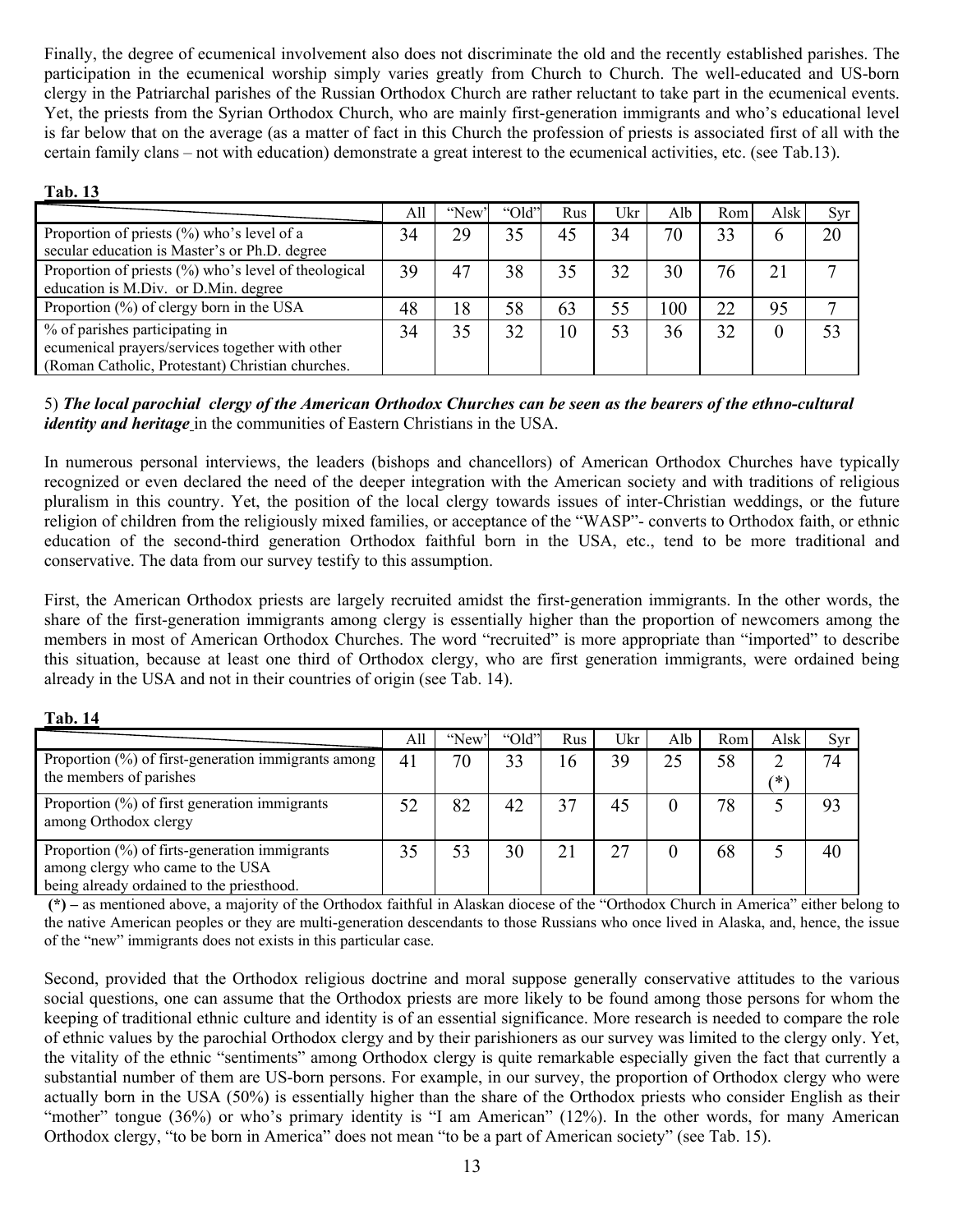| и<br>ш<br>Ш |  |
|-------------|--|
|-------------|--|

|                                                                           | All | "New" | "Old" | Rus | Ukr | Alb     | Rom | Alsk | Svr |
|---------------------------------------------------------------------------|-----|-------|-------|-----|-----|---------|-----|------|-----|
| Proportion $(\%)$ of priests who were born<br>in the USA                  | 48  | 18    | 58    | 63  |     | $_{00}$ | 22  | 95   |     |
| Proportion of priests (%) who consider English<br>as their mother tongue  | 36  | 18    | 42    | 50  | 42  | 82      | 19  | 47   |     |
| Proportion of priests $(\% )$ who's primary identity is<br>"I'm American" | 12  |       | 13    | 15  |     | 36      |     |      |     |

Third, we have noted that the proportion of the first-generation immigrants among Orthodox priests and their educational level vary essentially in the different Eastern Christian Churches participating in our survey. Nevertheless, a vast majority of the American Orthodox clergy are rather reluctant to recruit the new members of the different ethnic or religious backgrounds and to accept any changes in the style of worship (see Tab. 16).

## **Tab. 16**

|                                                        | 1.  | 4.  | 5.  | 6.  |     | 8    | 9.  |
|--------------------------------------------------------|-----|-----|-----|-----|-----|------|-----|
|                                                        | All | Rus | Ukr | Alb | Rom | Alsk | Syr |
| Proportion of priests (%) who's highest level of a     | 34  | 45  | 34  | 70  | 33  | 6    | 20  |
| secular education is Master's or Ph.D. degree          |     |     |     |     |     |      |     |
| First generation immigrants among clergy $(\%)$        | 52  | 37  | 45  |     | 78  |      | 93  |
|                                                        |     |     |     |     |     |      |     |
| "Our parish welcomes changes and new ways              | 10  |     |     |     |     |      | 20  |
| of doing worship" - % of parishes that                 |     |     |     |     |     |      |     |
| responded: "yes"                                       |     |     |     |     |     |      |     |
| The parish is involved in recruiting new members       | 13  | 26  | 10  | 10  | 16  | 21   |     |
| and converting into Orthodox faith the people of       |     |     |     |     |     |      |     |
| different (not the parish's traditional) ethnic        |     |     |     |     |     |      |     |
| and religious heritages: % of parishes responded "yes' |     |     |     |     |     |      |     |

**(\*)** In the parishes of Alaskan diocese of the "Orthodox Church in America" most of members and clergy are the representatives of native Alaskan peoples. Consequently, "ethno-cultural identity" of members or of priests means "Alaskan" (not Russian). "Not-English" language of liturgy or of sermon as well as parish' priests mother tongue means "Yupik".

## 6) The so-called *"ethnarcy" – combining the priestly vocation of the Orthodox clergy with their social leadership – remains very characteristic of the parishes of American Eastern Christian Churches*.

In virtually all examined Orthodox Churches the "guidance of a ruling bishop" is seen as the most important source of authority in the daily life of the parish excelling by far "human reason and understanding" or "historic tradition and ethnic culture." Neither the differences between "old" and "new" parishes (provided, that they should demonstrate various levels of "Americanization") nor specific ethnic background of the parish can challenge an influential social position of the Orthodox clergy in North America (see Tab. 17).

**Tab. 17**

| % of parishes participating in the survey                                                                                                                       |     |       |       | 4.  |     | $\mathfrak{b}$ . |     | ð    |     |
|-----------------------------------------------------------------------------------------------------------------------------------------------------------------|-----|-------|-------|-----|-----|------------------|-----|------|-----|
|                                                                                                                                                                 | All | "New" | "Old" | Rus | Ukr | Alb              | Rom | Alsk | Syr |
| Human reason and understanding are considered as a<br>very important source of authority in the daily life of<br>parish: % of parishes answered "yes"           | 39  | 53    | 35    | 20  | 41  | 73               | 40  | 37   | 40  |
| Historic traditions and ethnic culture are considered<br>as a very important source of authority in the daily<br>life of a parish: % of parishes answered "yes" | 35  | 53    | 32    | 19  | 18  | 46               | 49  | 37   | 67  |
| Guidance of the ruling bishop is considered as a very<br>important source of authority in the daily life of<br>parish: % of parishes answered "yes"             | 76  | 88    | 75    | 81  | 56  | 64<br>$(\ast)$   | 87  | 100  | 80  |

(\*) - The seeming "Albanian exception" only testifies to this general rule. Due to historical circumstances the Albanian Archdiocese of the "Orthodox Church in America" doesn't have its own ruling bishop and the head of the whole "Orthodox Church in America" serves only formally as a bishop of Albanian Archdiocese without any practical intervention into the Archdiocese' administration.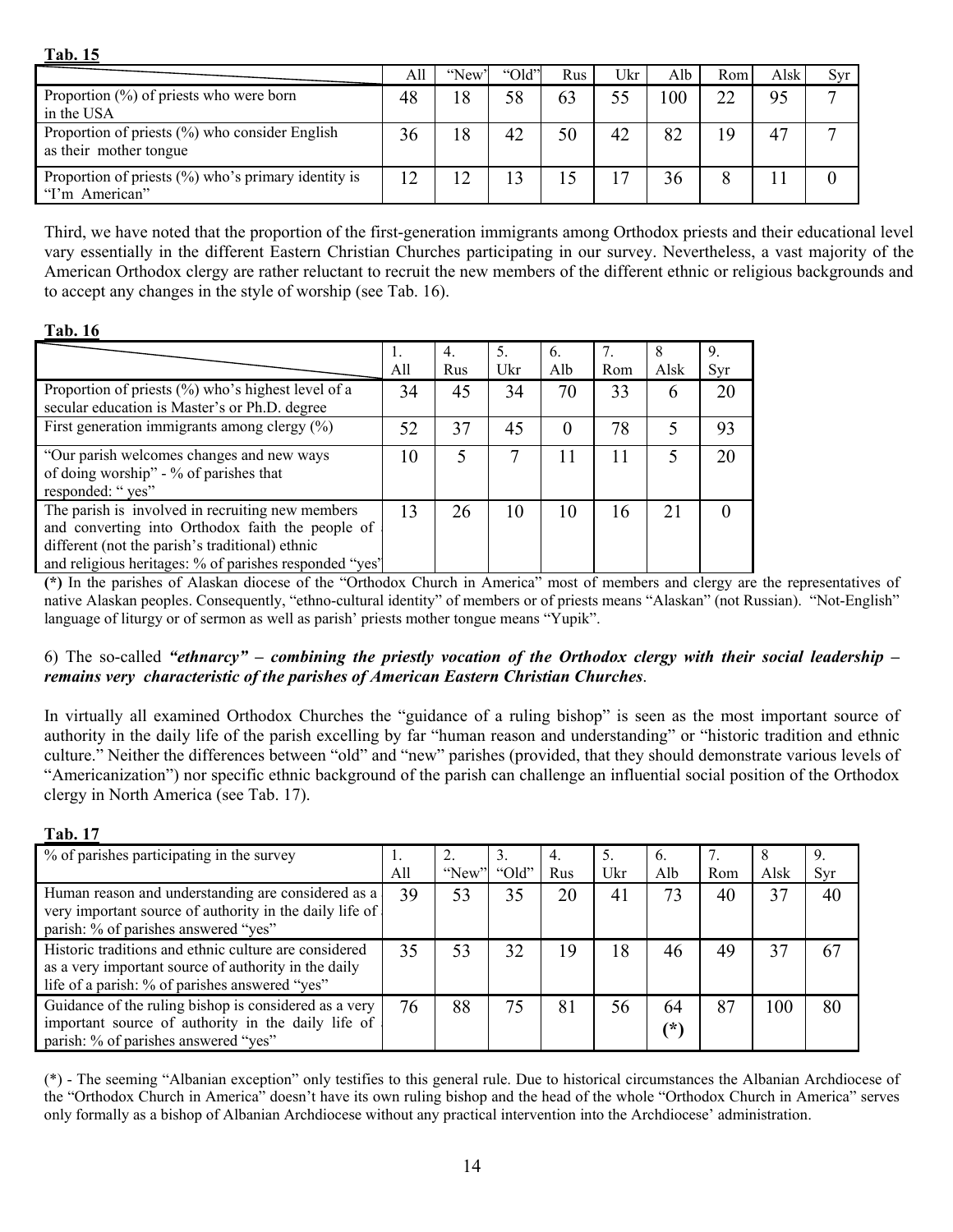## **Conclusions:**

1) The ethnic values, culture and identity, though to a different extent, remain essential elements in the lives of the American Orthodox Churches.

The first-generation immigrants from the Eastern and Central Europe and from the Middle East comprise today more than 40% of the membership in the investigated Orthodox Churches and they represent a major source of the further growth in each third Orthodox parish. 60% of parishes make the purposeful "efforts to identify and to contact the new Orthodox immigrants who recently settled in the area of a parish".

The fact that ethnicity plays an important role in the lives of most Orthodox in America is widely recognized even by the clergy and ideologists of the "Orthodox Church in America" – the Church who's very self-definition is "an American Church, rather than a church in exile, or an American outpost of a foreign patriarchate" (Stokoe and Kishkovsky 1995:115).

2) More than two centuries of history of the Eastern Christianity in USA allows little doubt about future development of various Orthodox Christian Churches in this country. Yet, the place that they will occupy in the North American social and religious landscapes is still in question. The answer to this question will depend on their ability to articulate clear policies with regard to the following issues:

- A). The dichotomy between religious and ethnic identities of their members and clergy;
- B). The relationship of the American Orthodox Churches with the "Mother Churches" in Old World;
- C). The notion of their missionary work and ecumenical involvement in North America;
- D) Their social participation and responsibility towards the wider American society.

3) Due to restricted finances and time frame, our pilot-study has had essential limitations:

- a) We were unable to examine the situation in the largest American Orthodox Churches (Greek Archdiocese, Orthodox Church in America, etc.). There was also no possibility to compare the "old" and the "new" parishes within single Orthodox jurisdictions (such samples of parishes in our study were too small for making conclusions). Consequently, the attempts to find out "what is caused by the jurisdictional distinctiveness and uniqueness of each Church" and "what is associated with various duration of existence of their parishes in American cultural soil" were based on the numerous assumptions.
- b) The surveying of the Orthodox clergy was not supplemented by the similar investigation carried out among their faithful – the ordinary members of American Orthodox Churches.

Consequently, more research work is needed in these two areas in order to accomplish comprehensive analysis of the Orthodox Churches and affiliated Eastern Christian communities in America

4) Finally, whereas our academic discipline – sociology of religion – provides us with a certain set of tools for investigating the religious life of society, the theologians and historians of religions can help greatly in examining Eastern Christianity in America by responding to two mutually linked questions:

A) What elements of Orthodox religious culture serve as a major cause of keeping the Orthodox Churches in the USA socially and culturally apart both from each other and from the mainstream of society?

B) What is the nature of the Orthodox understanding of nationality versus nationalism?

#### **Acknowledgements**

The author is grateful to the Louisville Institute (Louisville, KY) for providing a research grant, which has enabled the surveying of the Orthodox parishes in USA. I am also thankful to Dr. Scott Thumma (Hartford Theological Seminary) for the assistance in computer processing of the survey's data and, especially, for his help in the dissemination of the study's results on the web-site of the Hartford Institute for Religion Research. Finally, I must express a very special appreciation with regard to the Institute for the Study of American Religion (Santa Barbara, CA) and to his director, Prof. J. Gordon Melton, who encouraged and supported in different ways this continuing study on Eastern Christianity in North America.

### **References:**

Ammerman, N. 1997. *Organized religion in a voluntaristic society.* In "Sociology of Religion", 58:203-215. Barrett, D.B. (ed.) 2000. *World Christian encyclopedia. A comparative study of religions and churches in the modern world.*, 2<sup>nd</sup> edition, New York: Oxford University Press.